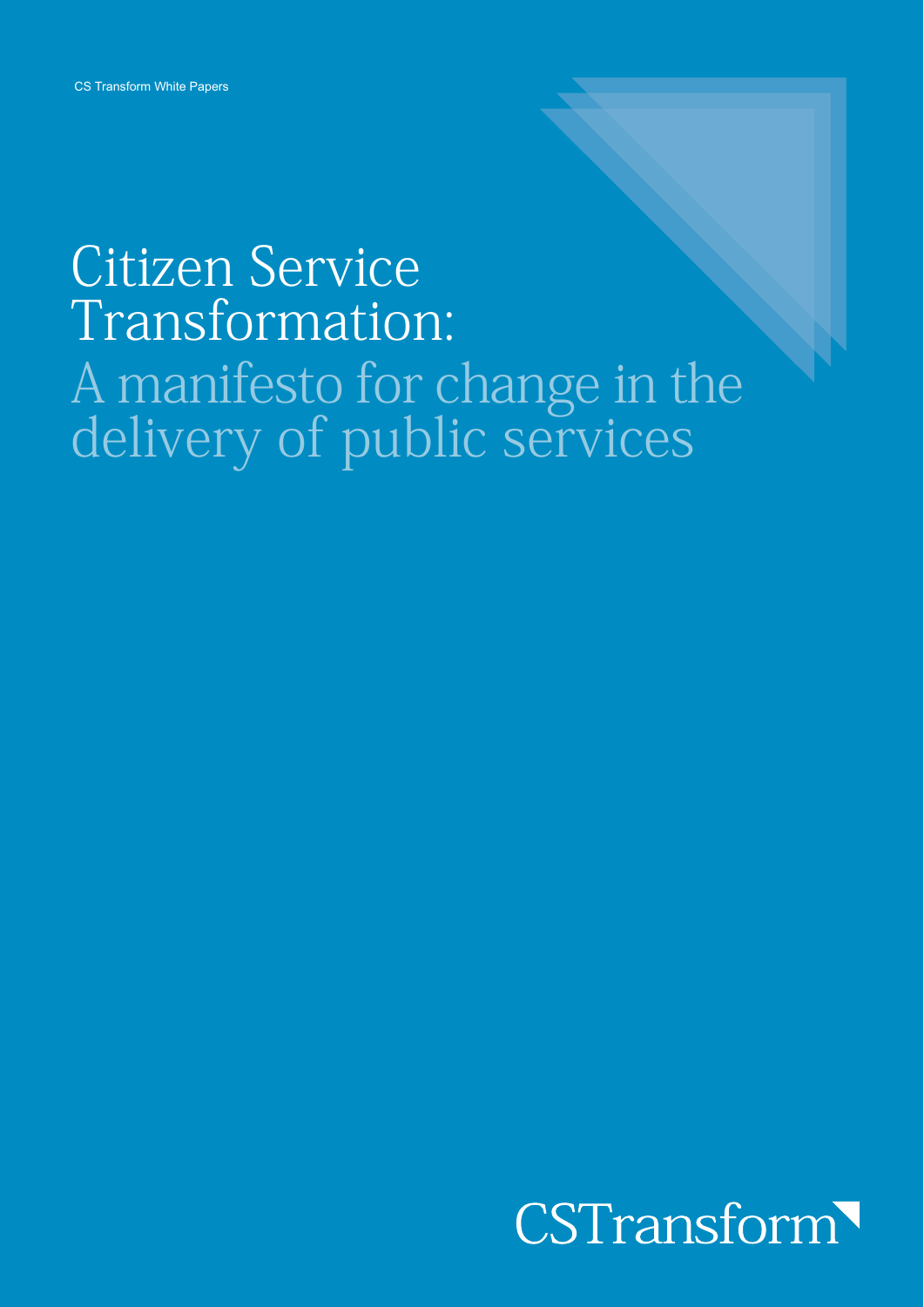# Contents

| 1: Introduction<br>Context<br>About this paper<br>About CS Transform                                                                                                                                                                                                                                                                                                | 2<br>2<br>$\overline{2}$<br>$\overline{2}$    |
|---------------------------------------------------------------------------------------------------------------------------------------------------------------------------------------------------------------------------------------------------------------------------------------------------------------------------------------------------------------------|-----------------------------------------------|
| 2: Citizen Service Transformation - moving beyond e-Government<br>Defining Citizen Service Transformation<br>Transforming services around the citizen and business user<br>$\bullet$<br>• e-Enabling the frontline<br>• Cross-government efficiency<br>• Empowering the citizen                                                                                     | 3<br>3<br>3<br>3<br>3<br>3                    |
| Making it happen: the Citizen Service Transformation value chain                                                                                                                                                                                                                                                                                                    | 4                                             |
| 3: Guiding principles for citizen service transformation                                                                                                                                                                                                                                                                                                            | 5                                             |
| 4: Re-focusing the core service delivery processes around the needs of citizens<br>Citizen-centric business management<br>• Vision $>$ strategy $>$ business model<br>• Policy Products<br>• Transformation Roadmap<br>Citizen-centric customer management<br>Marketing and branding<br>$\bullet$<br>• Citizen-centric identity management<br>• Citizen empowerment | 6<br>6<br>6<br>8<br>8<br>10<br>10<br>11<br>12 |
| Citizen-centric channel management<br>• Channel audit<br>• Channel shift strategy<br>• Channel optimisation<br>• Cross-channel service management                                                                                                                                                                                                                   | 13<br>14<br>14<br>14<br>14                    |
| Service-oriented technology management                                                                                                                                                                                                                                                                                                                              | 14                                            |
| 5: A checklist of Critical Success Factors for citizen service transformation                                                                                                                                                                                                                                                                                       | 15                                            |
| 6: How we can help                                                                                                                                                                                                                                                                                                                                                  | 16                                            |

#### **Status of this White Paper**

This document is Version 1.0 of the White Paper, published in February 2010. We will keep its contents under review, posting updated versions of the White Paper at www.cstransform.com to reflect the ongoing development of this agenda and comments on this version by users and practitioners.

If you would like to comment on this document - or to find out more how CS Transform could help you deliver citizen-centric government - please email us at impact@cstransform.com.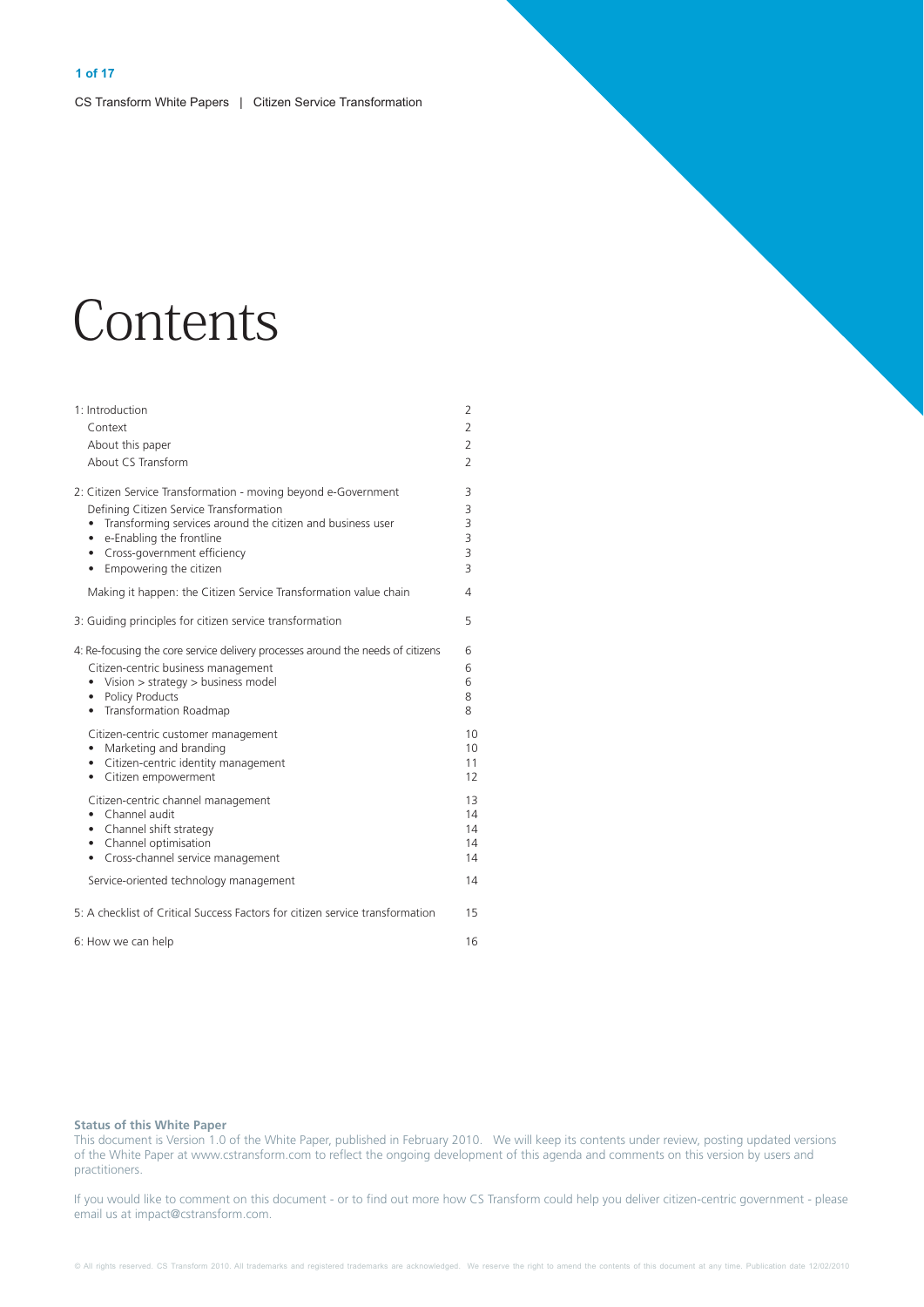# 1: Introduction

# Citizen Service Transformation sit'izan sûr'vis transformā'tion, n

A process of change to the delivery of public services which results in radically *more* for radically *less*:

- · more customer satisfaction
- more policy impact
- · more citizen empowerment

...for less time, less cost and less risk.

#### Context

All around the world, governments face huge pressure to do more with less. To raise educational standards to meet the needs of a global knowledge economy. To help our economies adjust to financial upheaval. To lift the world out of poverty when more than a billion people still live on less than a dollar a day. To facilitate the transition to a sustainable, inclusive, lowcarbon society

Responding effectively to these challenges means governments need to be capable of delivering change which is transformational, not incremental.

During the 1990s and the first part of this decade, many thought that new technology would provide the key to deliver these transformations. But at a time when virtually every government in is now an "e-government" with websites, e-services and e-government strategies proliferating around the world, even in the least developed countries - it is now clear that Information and Communication Technology is no magic bullet. Duplicated IT expenditure, wasted resources, no critical mass of users for online services. and limited impact on core public policy objectives - this has been the reality of many countries' experience of e-Government.

An increasing number of governments are now starting to get to grips with the much broader and more complex set of cultural and organisational changes which are needed if ICT is to deliver significant benefits in the public sector. Countries such as the UK, Canada and Australia have all recently published strategies which shift decisively away from "e-government" towards a much more radical focus on transforming the whole relationship between the public sector and users of public services.

We call this process: citizen service transformation.

#### About this paper

CS Transform is a consulting business which is committed to helping governments deliver citizen service transformation. As part of that commitment, we are publishing a series of White Papers dedicated to understanding citizen service transformation and how governments can make it a reality.

This first White Paper sets out an overview, looking at:

- how citizen service transformation differs from traditional e-government annroaches
- the Citizen Service Transformation Value Chain a practical tool developed by CS Transform to help governments understand and deliver the changes needed for successful service transformation
- the support and resources that CS Transform can make available to help vou succeed.

We have called the White Paper "a manifesto for change in the delivery of public services" This is because we believe passionately in citizen service transformation - and we also believe that there are some universally applicable rules for delivering it, which we have sought to describe in this manifesto.

This does not mean a one-size-fits-all approach. Every government is different - the historical, cultural, political, economic, social and demographic context within which it operates is different, as is the legacy of business processes and technology implementation from which it starts. So a cookiecutter approach to citizen service transformation is doomed to failure. But we believe that there is a set of principles and processes that are universally applicable, although they will result in very different delivery plans in each government. The purpose of this White Paper is to promote and evangelise these "self-evident truths" of citizen service transformation

#### **About CS Transform**

CS Transform brings together a team of experts who have worked at the leading edge of this agenda across the world over the last ten years: building the vision for citizen service transformation: developing strategies and roadmaps for citizen service transformation; and - most importantly delivering citizen service transformation in practice. We have also - both as e-Government leaders and as consultants - made many mistakes and learned many painful lessons. This manifesto seeks to bring that learning together. One thing we know is that it will not be 100% right! We therefore welcome feedback on the paper, so we can work to improve it over time. Please email us your comments to impact@cstransform.com.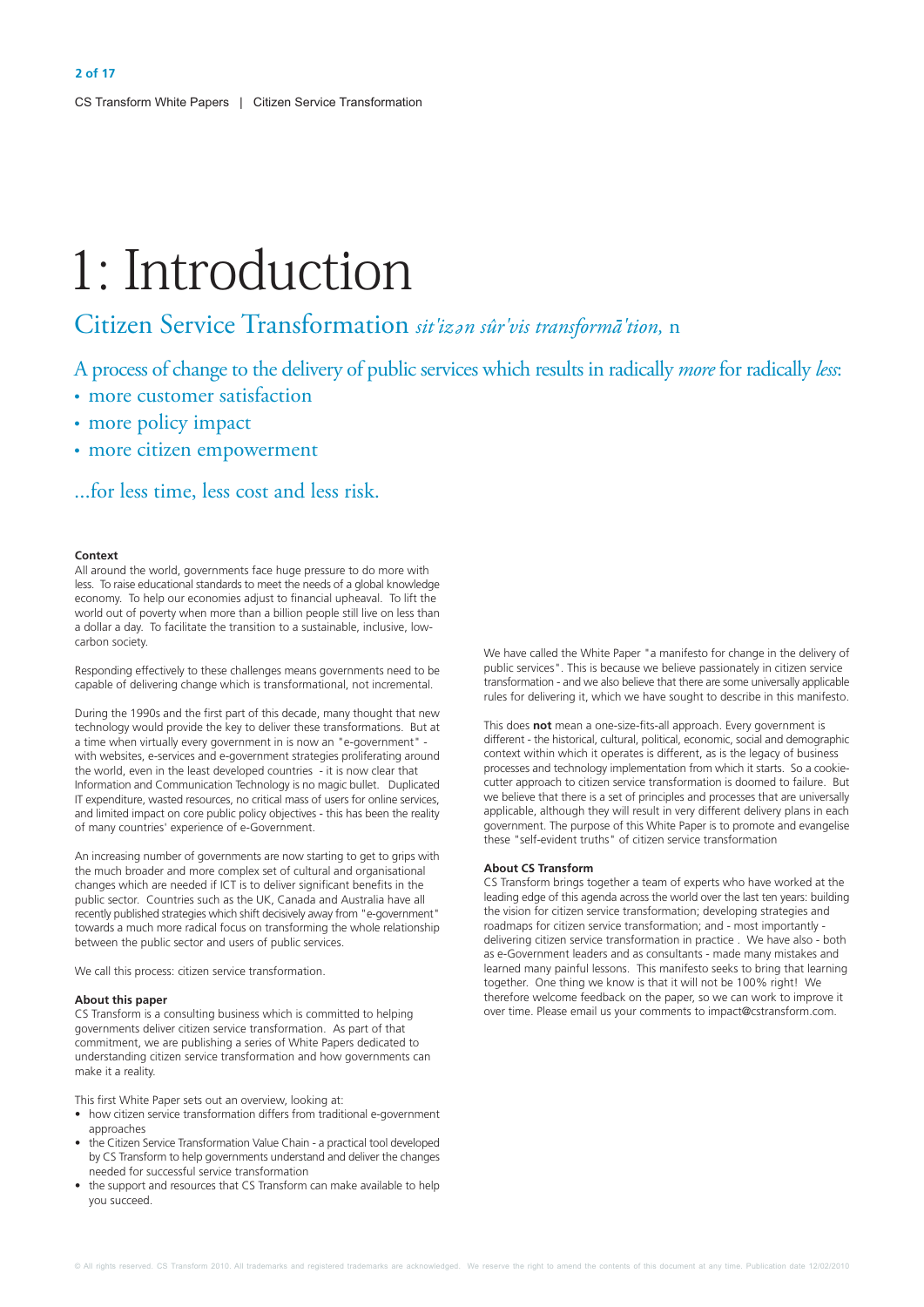# 2: Citizen Service Transformation: moving beyond e-Government

#### **Defining Citizen Service Transformation**

Citizen Service Transformation programmes differ from traditional e-Government programmes in four major ways:

- They take a whole-of-government view of the relationship between the public sector and the citizen or business user
- They include initiatives to e-enable the frontline of public services: that is, staff involved in direct personal delivery of services such as education and healthcare - rather than just looking at transactional services which can be e-enabled on an end-to-end basis
- They take a whole-of-government view of the most efficient way of managing the cost base of government
- They focus on the "citizen" not the "customer". That is, they seek to engage with citizens as owners of and participants in the creation of public services, not as passive recipients of services.

Each of these defining aspects of citizen service transformation is explored in more detail below.

#### Transforming services around the citizen and business user

Most governments are structured around a set of vertically-integrated silos or stovepipes - agencies, departments, ministries. By and large, it is these silos which the governments of developed countries have spend billions of dollars on "e-enabling" since the 1990s. Yet the needs of citizens, businesses and others engaging with government typically cut across the organisational structures and hierarchies of government - so this is an IT investment strategy which is fundamentally not a citizen-focused one, and which has inevitably resulted in low levels of take-up for e-services. Governments in developed countries are now grappling with the legacy of thousands of fragmented, silo-focused websites (270,000+ in the US public sector, over 9,000 gov.de sites in Germany, and over 3,000 gov.uk sites in the UK). An increasing number are now seeking to make a fundamental strategic shift, towards a holistic, citizen-centred approach, driven at the whole-of-government level.

This shift includes, in leading countries, a move to a one-stop citizen-centric service delivered over multiple channels.

#### e-Enabling the frontline

Traditional e-Government focused on e-enabling transactional services and providing online content. Yet the great majority of public sector staff and expenditure is not involved in such services, but rather is on the "front line": teachers, healthcare workers, police, court officials, emergency response teams and so on. Leading governments are increasingly beginning now to understand how the work of such front line staff can be transformed through the use of real-time knowledge management and mobile workflow applications

#### **Cross-government efficiency**

The silo-based approach to IT investment typical of much e-government has not only resulted in "un-citizen-centric" services (as discussed above), but also in duplication and inefficiency. Governments have "reinvented the wheel" in IT terms - over and over again - with different agencies each:

- maintaining their own databases, even for universal data sets such as citizen identity, addresses and so on
- building bespoke applications for e-service functions which are common to all or many agencies (such as payments in and out, eligibility, notification, and authentication), as well as for common business processes such as HR and Financial Management
- and doing so in ways which not only duplicate expenditure, but which also will not inter-operate with other agencies - making it more difficult and expensive to move towards inter-agency collaboration in future.

A key focus of citizen service transformation is therefore to move towards an integrated IT and back-office service architecture across all parts of government - reaping efficiency gains while at the same time enabling better, more citizen-focused service delivery. With the move towards Cloud Computing, this service-oriented, building-block approach to government IT opens up even greater scope to achieve large-scale efficiency savings while simultaneously improving organisational agility.

#### **Empowering the citizen**

Citizens' experience of new technology is shaped by the best of the global private sector and - increasingly - through an ability to co-create content and services as individuals or in peer-to-peer networks. They will increasingly demand this level of interactivity and ownership in their relationship with public services. Citizen service transformation programmes embrace this. Where traditional e-Government programmes focused on the user as "the customer", citizen service transformation looks to enhance the relationship between government and the citizen on a much richer, more reciprocal, and more empowering basis.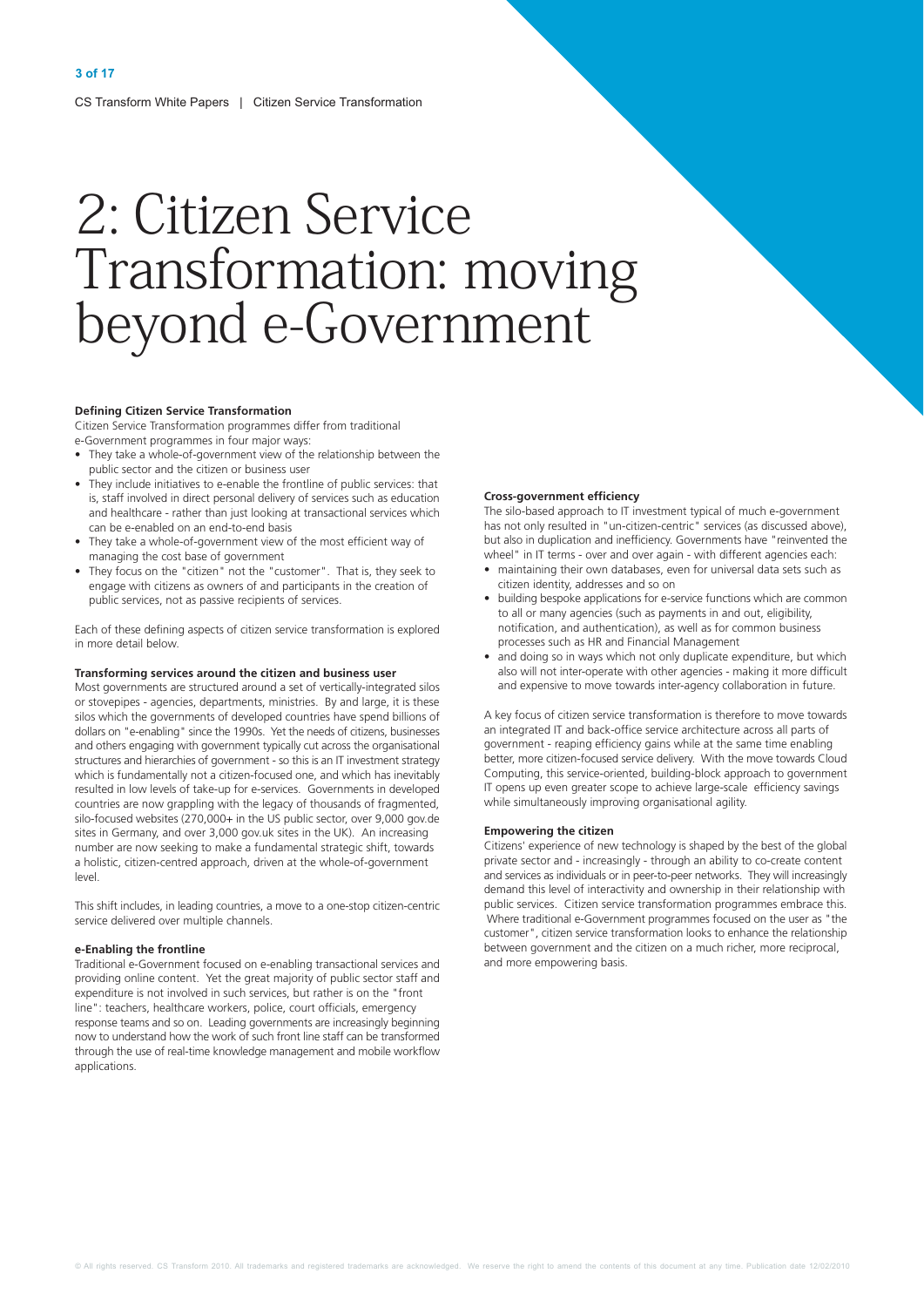Making it happen: the Citizen Service Transformation Value Chain

Delivering this degree of change is not straight-forward for government. Indeed, government faces unique challenges in delivering transformational change, notably:

- the unparalleled breadth and depth of its service offering
- the fact that it provides a universal service, engaging with the whole population rather than picking and choosing its customers
- structures, governance, funding & culture which are all organised around specific business functions, not around meeting citizen needs in a holistic way.

CS Transform has therefore developed the framework in Figure 1 below to help governments overcome these challenges: the Citizen Service Transformation Value Chain<sup>2</sup>.

There are three key elements to the Citizen Service Transformation value chain, each of which is explored in more detail in the following sections of the White Paper:

- Section3 looks at the quiding principles for citizen service transformation: that is, the core values which our analysis suggests are emerging as the driving principles of successful citizen-centric reform around the world.
- Section 4 identifies the core processes of government service delivery, each of which needs to be re-focused in a citizen-centric manner: business management, customer management, channel management, and service-oriented technology management.
- Finally, Section 5 concludes by proposing a checklist of the critical success factors that every government needs to manage if it is to develop and deliver an effective programme for citizen service transformation.



With acknowledge ment to Professor Michael Porter, who first set out the concept of a value chain as a framework for analysis in his 1980 book "Competitive Advantage'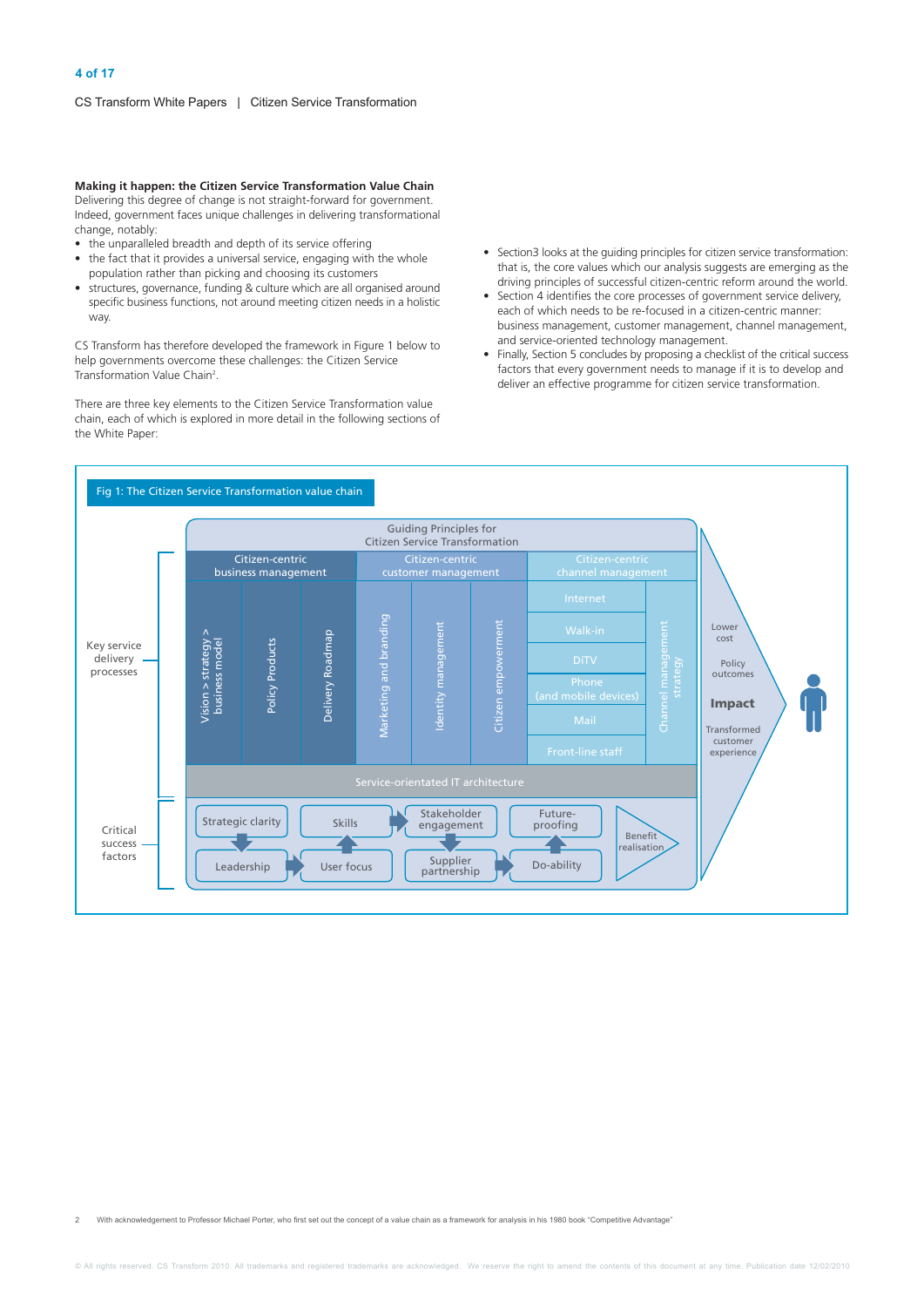# 3: Guiding principles for citizen service transformation

In section 2, we argued that, although a one-size-fits all approach to citizen service transformation will not work, nevertheless there are some guiding principles which are universal.

These guiding principles are set out in Figure 2 below. They are based on our experience working with governments of all kinds, all around the world, and they form the heart of our manifesto for change in public services. In all our work, with all our clients, we seek to be guided by these principles.

# Fig 2: Guiding principles for citizen service transformation

## Be obsessive about understanding your customers

- Own the customer at the whole-of-government level
- Don't assume you know what users of your services think research, research, research
- Invest in developing a real-time, event-level understanding of citizen interactions with government

# Build services around customer needs, not organisational structure

- Provide people with one place to access government, built round their needs
- . Don't try to restructure government to do this build "customer franchises" which sit within the existing structure of government and act as change agents
- Deliver services across multiple channels but use web services to join it all up, reduce infrastructure duplication, and to encourage customers into lower cost channels
- Don't spend money on technology before addressing organisational and business change
- Don't reinvent wheels build a cross-government strategy for common citizen data sets (e.g. name, address) and common citizen applications (e.g. authentication, payments, notifications)

## Citizen service transformation is done with citizens, not to them

- Engage citizens directly in service design and delivery
- Give citizens the technology tools that enable them to create public value themselves
- Give citizens ownership and control of their personal data and make all non-personal government data freely open for reuse and innovation by citizens and third parties.

## Grow the market

- Ensure that your service transformation plans are integrated with an effective digital inclusion strategy to build access to and demand for e-services across society
- . Recognise that other market players (in the private, voluntary and community sectors) will have a significant influence on citizen attitudes and behaviour - so build partnerships which enable the market to deliver your objectives.

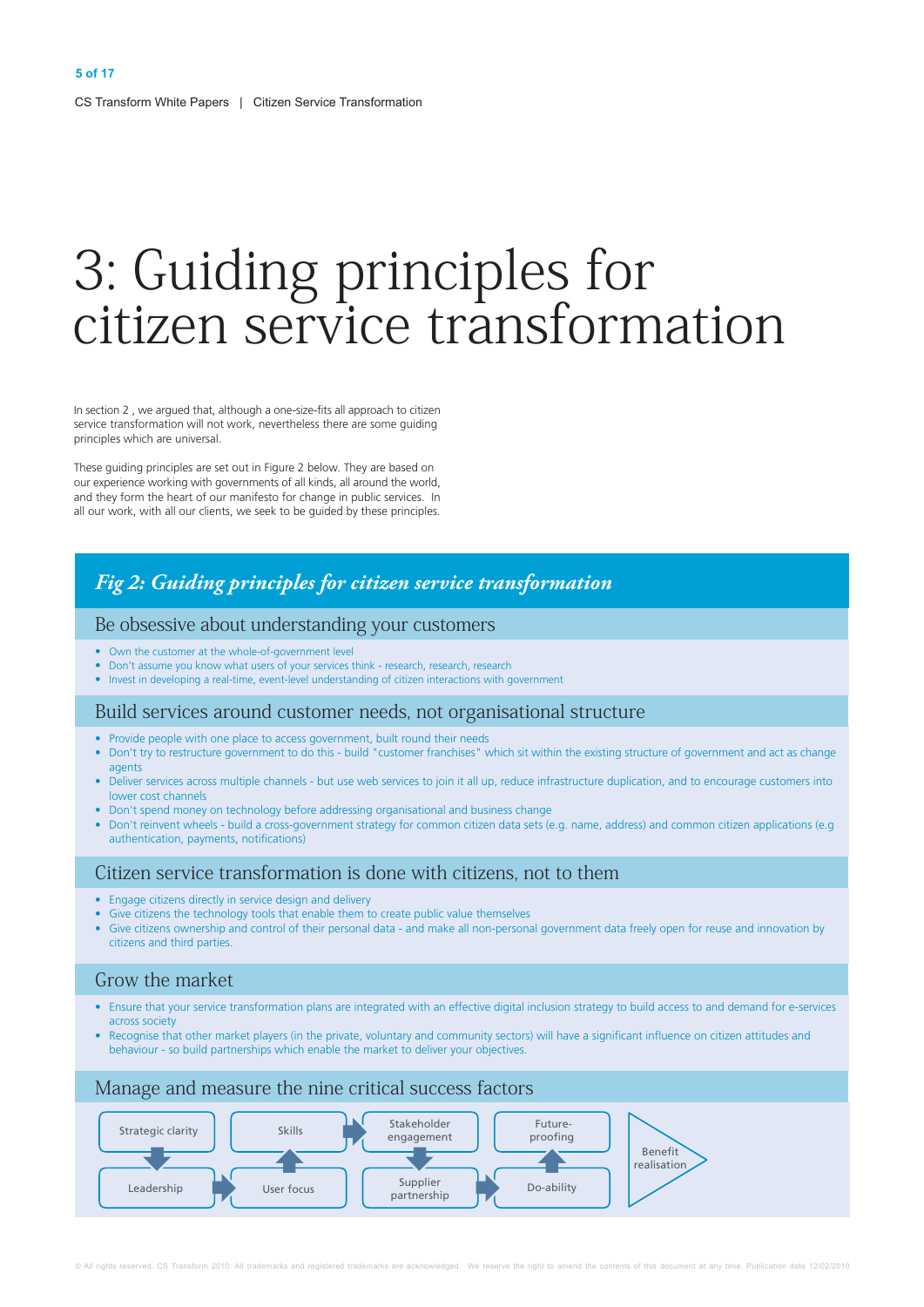# 4: Re-focusing the core service<br>delivery processes<br>around the needs of citizens

Delivering the principles set out in the previous section is not a trivial matter. It involves re-inventing every stage of the service delivery process. In this section, we look in turn at what this means for each of the four core processes identified in the Citizen Service Transformation Value Chain.

#### Citizen-centric business management

For largely historical reasons, governments are generally organised around individually accountable vertical silos with clear demarcations between central, regional, and local government. Yet citizens' needs cut across these demarcations. In moving to a citizen-centric approach, it is vital to redress this fragmented approach to business management, and to put in place business management processes which operate at the whole-of-government level.

The Citizen Service Transformation Value Chain identifies three key aspects of business management which need to be tackled in this way:

- Vision > strategy > business model
- Policy Products
- · Delivery Roadmap.

#### Vision > strategy > business model

The first step is to set out a cross-government vision of service delivery focused around citizens. An increasing number of governments in the developed and developing world have now set out such a view, making a clear strategic and political commitment to citizen-centric public services. But while a vision of the future can be a powerful tool for change, it is crucial to underpin that vision with two things.

First, a clearly-defined strategy for achieving the vision. There is no onesize-fits all strategy which governments can use since strategy needs to be tailored to the unique circumstances of each government's situation. However, all governments face the same strategic trade-offs: needing to ensure clear line-of-sight between all aspects of programme activity and the end outcomes which the government is seeking to achieve, and to balances quick wins with the key steps needed to drive longer term transformation

Figure 3 illustrates CS Transform's recommended framework for managing these trade-offs. In the early days of citizen service transformation programme, we recommend that the major strategic focus should be on safe delivery - that is, prioritising high benefit actions which help to accelerate belief and confidence across the government and the wider stakeholder community that ICT-enabled change is possible and beneficial - but which can be delivered with very low levels of risk. As the programme develops, and an increasing number of services become available, the strategic focus can move towards **building take-up**: that is, building demand for online services and creating a critical mass of users. Once that critical mass starts to appear, the strategic focus can start to shift towards transformation: in other words, to start driving out some of the more significant transformational benefits that high levels of service take-up enables, for example in terms of reducing the cost of government service delivery.

As the diagram makes clear, these strategic foci are not mutually exclusive, but overlap. Crucially, in the Safe Delivery phase there will also be some vital steps needed in order to pave the way for longer term transformation, particularly in respect of establishing the business case for transformation,

and embedding the strategy in effective governance processes. But the diagram shows how the strategic weight between each consideration should, in our experience, shift over time.



Second, the vision and strategy need to be embedded within a new and effective **business model** which enables the machinery of government to deliver citizen-centricity in practice. It is failure to address this requirement for a new business model which, arguably, has been the greatest weakness of most traditional e-government programmes. For the most part, the transition to e-government has involved overlaying technology onto the existing business model of government: a business model based around unconnected silos - in which policy-making, budgets, accountability, decisionmaking and service delivery are all embedded within a vertically-integrated delivery chain based around specific government functions. The experience of governments around the world over the last two decades is that this simply does not work.

So what is the new business model which is required to deliver citizen service transformation? Many attempts have been made by governments to introduce greater cross-government coordination, but largely these have been "bolted on" to the underlying business model, and hence experience only limited success. Globally, there are only two approaches which are currently looking to build a genuinely new business model for transformation.

First, the Federal government in Canada is seeking to reorganise the structure of government itself in order to better serve the needs of citizens. In particular, it is looking to break the end-to-end service responsibilities of traditional silo-based agencies, by in effect creating a wholesale/retail split within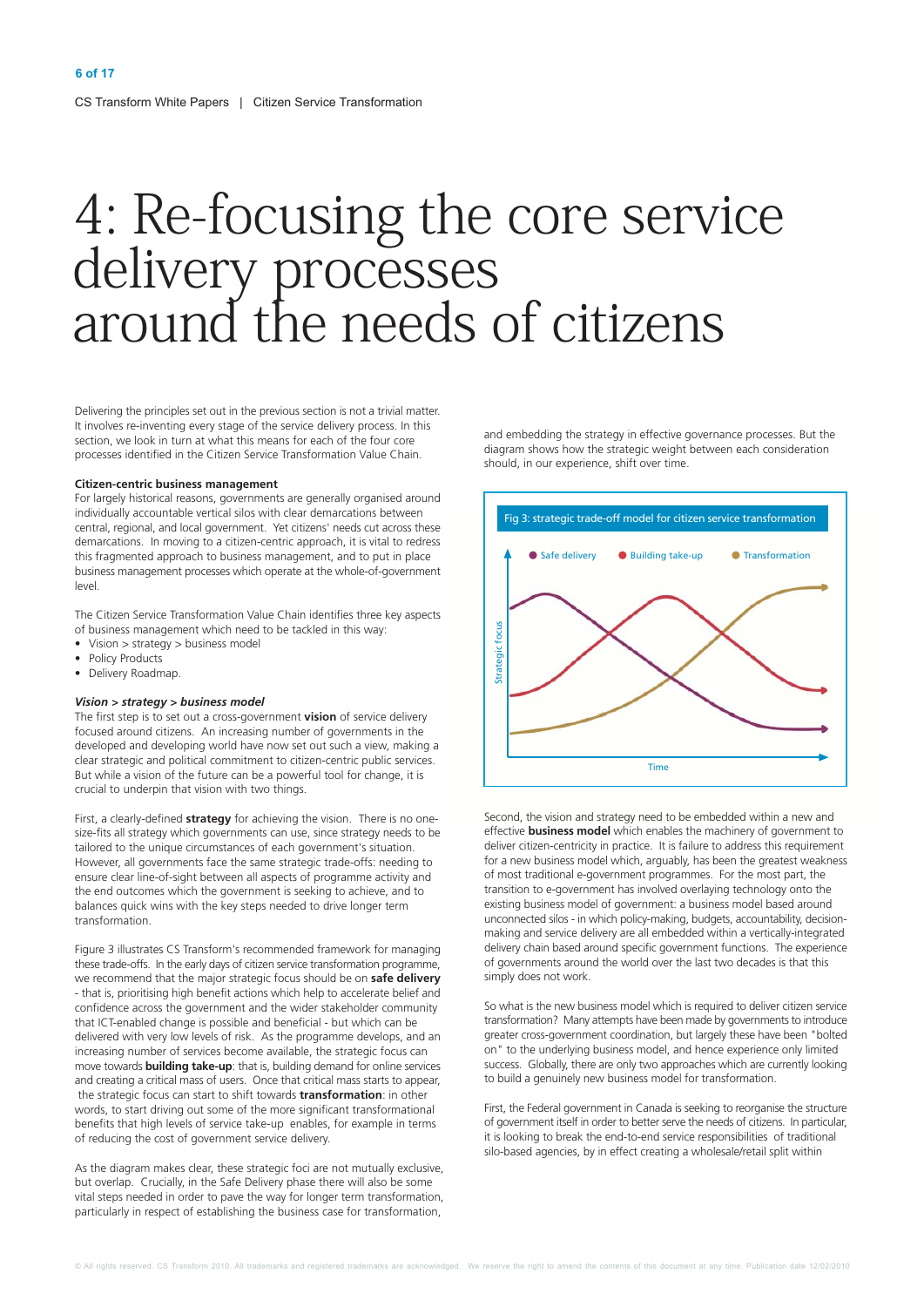government. In this approach, the "retail" function of government - that is, the responsibility for direct contact with citizens - is being centralised within a single organisation: Service Canada. Under this model, Service Canada is becoming responsible for the service delivery function across all channels face-to-face, contact centre, web - with relevant staff and budgets being transferred from other agencies. This is in many ways desirable but the obvious difficulty is that making structural changes to government is extremely hard. The sheer scale of the government business means that any changes need to be implemented carefully, over a long period of time, and take account of the inherent risks in organisational restructuring

The second approach is to look for mechanisms to join-up services from all parts of government in a way that makes sense to citizens, without attempting to restructure those parts of government. Conceptually, this leads to a model where the existing structure of government continues to act as a supplier of services, but intermediated by a "virtual" business infrastructure based around customer needs. A top-level view of such a virtual, market-based approach to citizen service transformation is set out at Figure 4 below. This model, which has been developed by CS Transform, is based initially on our experience as senior civil servants in the UK, creating the operating model for Directgov, the flagship multi-channel service which sits at the heart of the UK's citizen service transformation programme. Since then, the model has been enhanced through our experience in helping a wide range of governments implement citizen service transformation.

Key features of this business model are:

• The model puts into place a number of agile cross-government virtual "franchise businesses" based around customer segments. These franchises are responsible for gaining full understanding of their

customers' needs so that they can deliver quickly and adapt to changing requirements over time in order to deliver more customer centric services - which in turn, is proven to drive higher service take-up and greater customer satisfaction.

- Franchises provide a risk-averse operational structure that enables functionally-organised government agencies at national regional and local to work together in a customer-focused "Delivery Community". They do this by
	- Enabling government to create a "virtual" delivery structure focused on customer needs
	- Operating inside the existing structure government (because they are owned and resourced by one of the existing "silos" which has a close link to the relevant customer segment)
	- Dividing the task into manageable chunks
	- Removing a single point of failure
	- Working to a new and precisely-defined operating model so as to ensure consistency
	- Working across government (and beyond) to manage the key risks to citizen-centric service delivery
	- Acting as change agents inside government departments / agencies.
- The model enables a "mixed economy" of service provision: first, by providing a clear market framework within which private and voluntary sector service providers can repackage public sector content and services; and second by disseminating Web 2.0 approaches across government to make this simpler and cheaper at a technical level.
- The whole model is capable of being delivered using Cloud Computing.

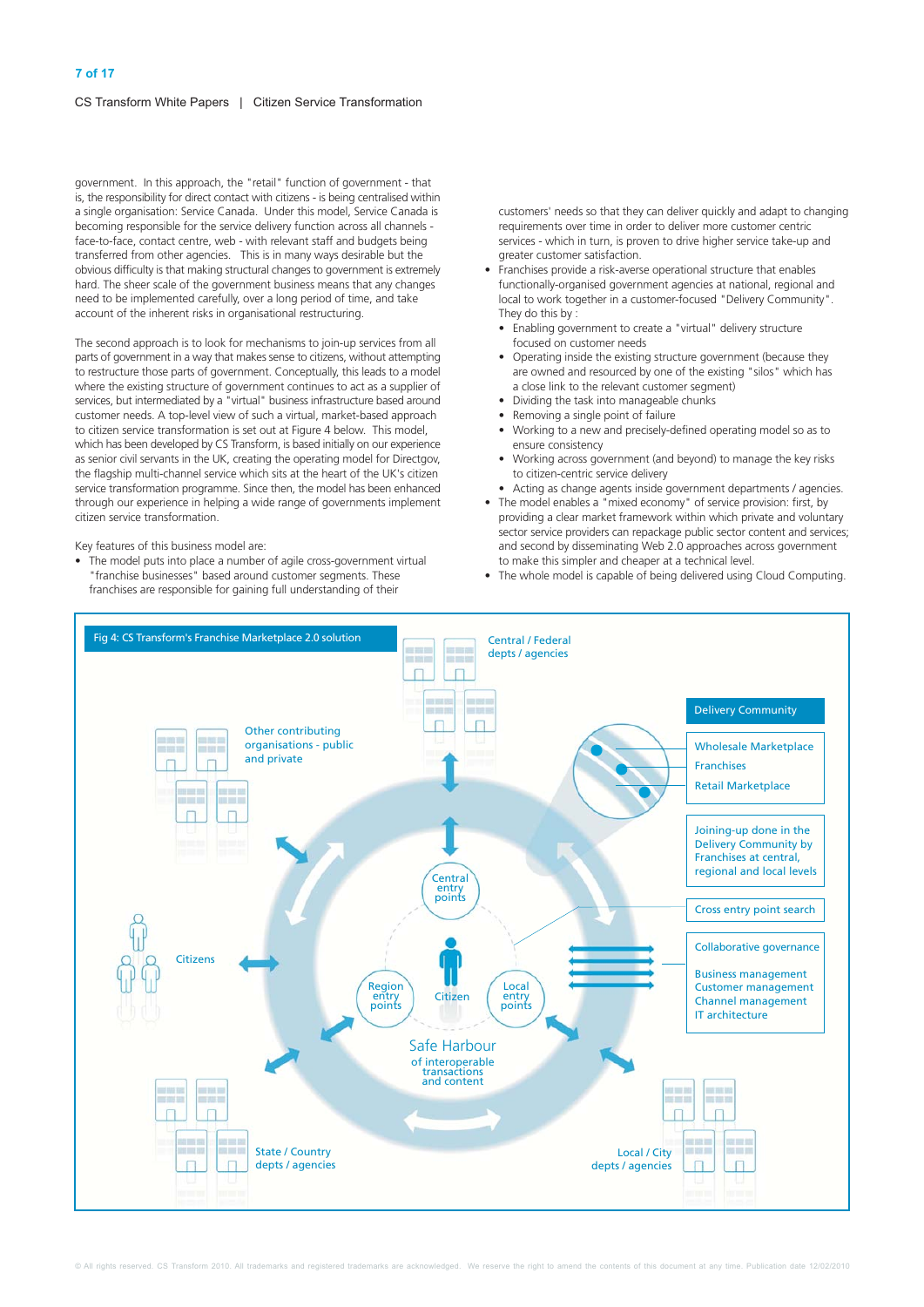At CS Transform, we believe that this Franchise Marketplace model represents an important break-through in the shift from a traditional e-government approach towards citizen service transformation. Certainly, the model as a whole or key elements of it has been adopted successfully in governments as diverse as the UK, Hong Kong, Croatia, Abu Dhabi and South Australia. Most recently, the Queensland government committed itself in September 2009 to implement the Franchise model, following a review of international business models (including the Service Canada model) which concluded that the Franchise model represented the lowest risk/highest impact business model for service transformation.

It is clearly possible that alternate models may develop in future. But however the citizen service transformation agenda develops, every government will need to find some sort of new business model along these lines, rather than continue simply to overlay technology onto an old silo-based business model built for an un-networked world.

#### **Policy Products**

We define a "Policy Product" as: any document which has been formally adopted on a government-wide basis in order to help achieve the goals of citizen service transformation. These documents vary in nature (from statutory documents with legal force, through mandated policies, to informal guidance and best practice) and in length (some may be very lengthy documents; others just a few paragraphs of text). Policy Products are important drivers of change within government: first because the process of producing them, if managed effectively, can help ensure strategic clarity and stakeholder buy-in; and second because they then become vital communication and management tools.

Over recent years, several governments have published a wide range of Policy Products as part of their work on Interoperability Frameworks and Enterprise Architectures, and other governments are therefore able to draw on these as reference models when developing their own Policy Products. However, we believe that the set of Policy Products required to ensure that a holistic, government -wide vision for citizen service transformation can be delivered is **much broader** than is currently being addressed in most Interoperability Frameworks and Enterprise Architectures. Leading governments are starting to redress this gap, but very largely not within the framework of their work on interoperability.

This might not matter, except for the fact that global organisations such as the World Bank and the UN are currently investing heavily to ensure that developing countries establish e-Government Interoperability Frameworks. While the intention behind this is right - to ensure that e-Government investments in developing countries take place within a broader, citizencentric context - there is a real risk that these donor organisations are encouraging developing countries to adopt inadequate policy frameworks just at the time when these are being left behind in leading countries as they move from a traditional e-Government agenda towards citizen service transformation.

We have therefore prioritised this as an area for detailed work, and are publishing alongside this manifesto a companion white paper called "Beyond interoperability: a new policy framework for e-Government", which sets out international lessons learned on the full range of Policy Products needed to deliver transformation.

#### **Transformation Roadmap**

Finally, it is essential that the vision, strategy, business model and policies for citizen service transformation are translated into an effective Delivery Roadmap. Since everything can clearly not be done at once, it is vital to map out which elements of the citizen transformation programme need to be started immediately, which can be done later, and in what order.

Guided by the strategic trade-off framework described above at Figure 3. our experience has been that a phased approach is the most successful. Typically, an effective Delivery Roadmap will cover five main phases.

- 1. Plan: the preparation and planning needed to develop a tailored Delivery Roadmap for the government, to ensure that the business case for transformation is fully articulated, and that all key stakeholders are onboard. Key outputs from this phase should include:
	- Transformation vision: a high level document setting out the agreed future model for transformation of our client organisation and its reengineered business processes
	- Strategic business case: the key costs and benefits associated with the transformation programme
	- **Enterprise Architecture:** a blueprint for the business. IT and data systems and standards needed to enable the transformation vision
	- **Delivery roadmap:** a multi-year transformation plan, covering, among other things:
		- A change management plan (including communication and training plans)
		- Central capability building and governance processes
		- A sourcing strategy
		- A migration strategy for expanding, retiring or abandoning legacy systems in order to align them with the new Enterprise Architecture - A risk management strategy
		- A high level benefit realisation plan, setting out the actions needed to ensure full downstream delivery of the intended benefits from the transformation programme.
- 2. Initiate: in this first phase of delivery, the focus is on building the maximum of momentum behind the Roadmap for the minimum of delivery risk. This means focusing in particular on three things:
	- some early quick wins to demonstrate progress and early benefits, for a minimum of delivery risk and using little or no technology expenditure
	- embedding the Roadmap in governance structures and processes which will be needed to inform all future investments, notably the frameworks of enterprise architecture, customer service standards and issue/risk management that will be required
	- · selecting effective delivery partners.
- 3. Deliver: in this phase, some of the more significant investments start coming on stream - for example, the first version of the major "one stop" citizen-facing delivery platforms, and the first wave of transformation projects from "champion" or "early adopter" agencies within the **COVERNMENT**
- 4. Consolidate: in this phase, the focus shifts towards driving take-up of the initial services, expanding the initial one-stop service over more channels, learning from user feedback, and using that feedback to specify changes to the business and technology architectures being developed as longer term, strategic solutions
- 5. Transform: finally, we look to build out the broader range of etransformation projects, drive forward the migration of all major citizenfacing services towards the new one-stop channels, and complete the transition to the full strategic IT platform needed to guarantee future agility as business and customer priorities change.

See "Toward Q2 through ICT", http://www.qqcio.qld.gov.au/SiteCollectionDocuments/Strategies/TowardQ2throughICTimplementationplan090909.pd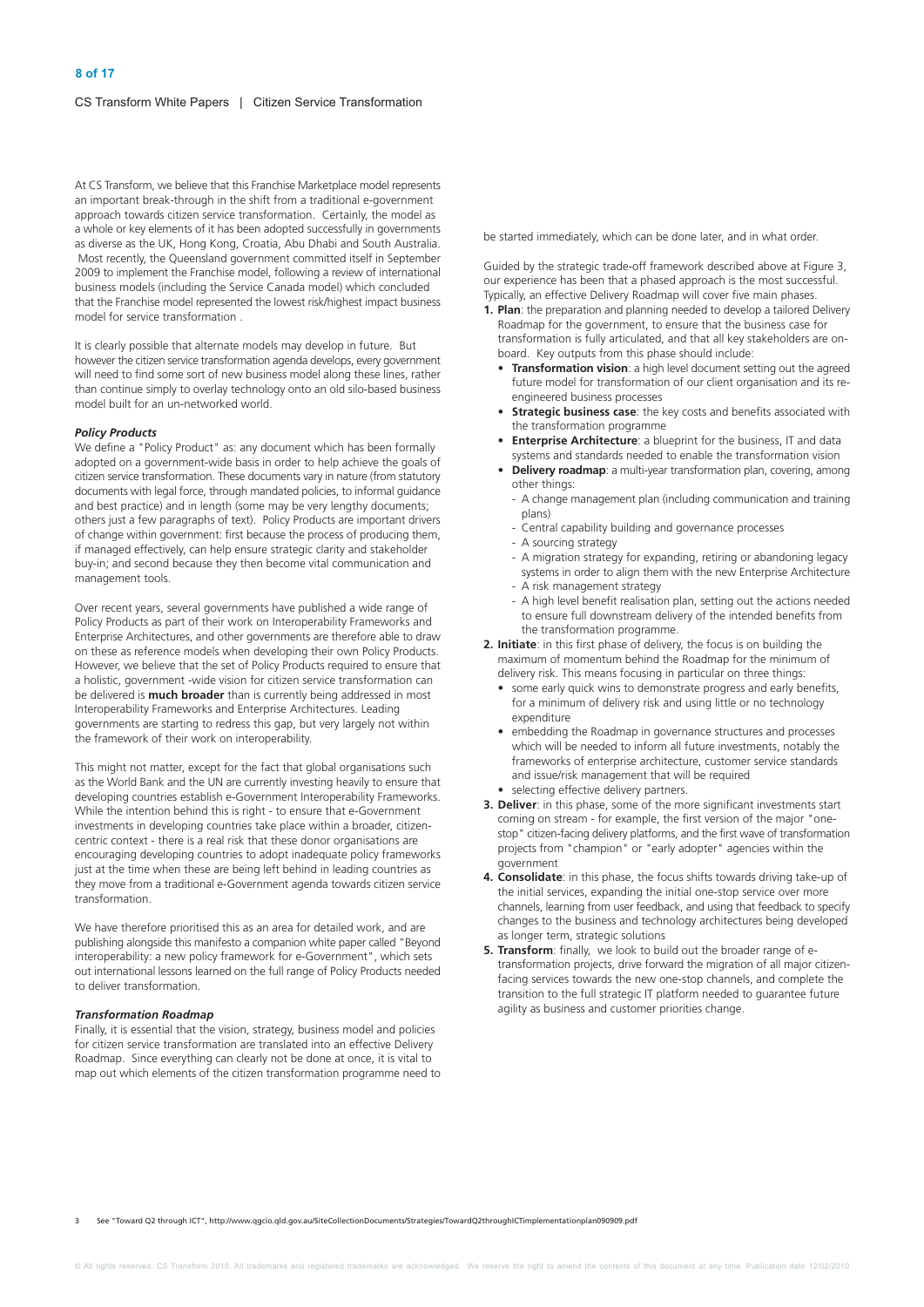For illustrative purposes only, a high level view of one potential Roadmap is shown at Figure 5 below. In practice, this will vary significantly according to the nature of the government in question. In future CS Transform White Papers, we will look at segmenting governments in much more detail, and at how clusters of governments with similar requirements should approach strategy and roadmap development in a more tailored way.

# Fig 5: illustrative milestones in a Transformation Roadmap

| Plan                                       | Initiate                                                                                                                                                                                                                  | <b>Deliver</b>                                                                                                                                                                           | Consolidate                                                                                                                                                                                                     | Transform                                                                                                          |
|--------------------------------------------|---------------------------------------------------------------------------------------------------------------------------------------------------------------------------------------------------------------------------|------------------------------------------------------------------------------------------------------------------------------------------------------------------------------------------|-----------------------------------------------------------------------------------------------------------------------------------------------------------------------------------------------------------------|--------------------------------------------------------------------------------------------------------------------|
| Citizen-centric business<br>management     | Establish governance<br>mechanisms<br>Agree strategic business case<br>Empower 'benefit owners' for<br>all Roadmap workstreams<br>Launch first versions of key Policy<br><b>Products</b><br>Fill skills and capacity gaps | Develop central CIO function<br>Introduce performance<br>dashboards<br>Work with early adopter<br>agencies to launch 1st wave of<br>service transformations                              | Use performance dashboards to<br>refine business model and<br>improve outcomes<br>Complete full set of Policy<br><b>Products</b><br><b>Expand internal communications</b><br>and training                       | Realise efficiency savings by<br>turning off unneeded channels<br>and infrastructure                               |
| customer management<br>tizen-centric       | Identify initial wave of customer<br>franchises<br>Develop 'quick-win' solutions,<br>prioritising services which bring<br>high user value quickly, at low<br>cost, and low risk using standard<br>solutions               | Further roll-out of franchises<br>Cross-government identity<br>management strategy<br>Introduce real-time customer<br>MI systems<br>Develop digital inclusion<br>strategy                | Ramp up marketing<br>communications<br>Converge business practices<br>around single citizen account<br>Implement channel shift<br>strategies<br>Fine tune service delivery systems<br>through customer feedback | Re-focus digital inclusion work<br>on remaining hard-to-reach<br>groups<br>Expand Gov 2.0 engagement               |
| channel management<br>tizen-centri         | Launch one-stop-shop channel<br>integration framework<br>Stakeholder engagement with<br>channel owners in public and<br>private sectors                                                                                   | Launch web channel version of<br>one-stop-shop service                                                                                                                                   | Launch full multi-channel one-<br>stop-shop<br>Start channel rationalisation<br>programme                                                                                                                       | Complete agency migration<br>strategies to one-stop-shop                                                           |
| echnology management<br>Service-orientated | Use existing IT infrastructure to<br>deliver quick win projects                                                                                                                                                           | Use experience from early<br>service implementations to<br>finalise user requirements for<br>strategic infrastructure<br>Launch procurements for key<br>service delivery and IT partners | Roll out priority elements of<br>strategic infrastructure<br>Data centre rationalisation                                                                                                                        | Complete transition to full<br>strategic infrastructure<br>Decommission legacy systems<br>Supplier rationalisation |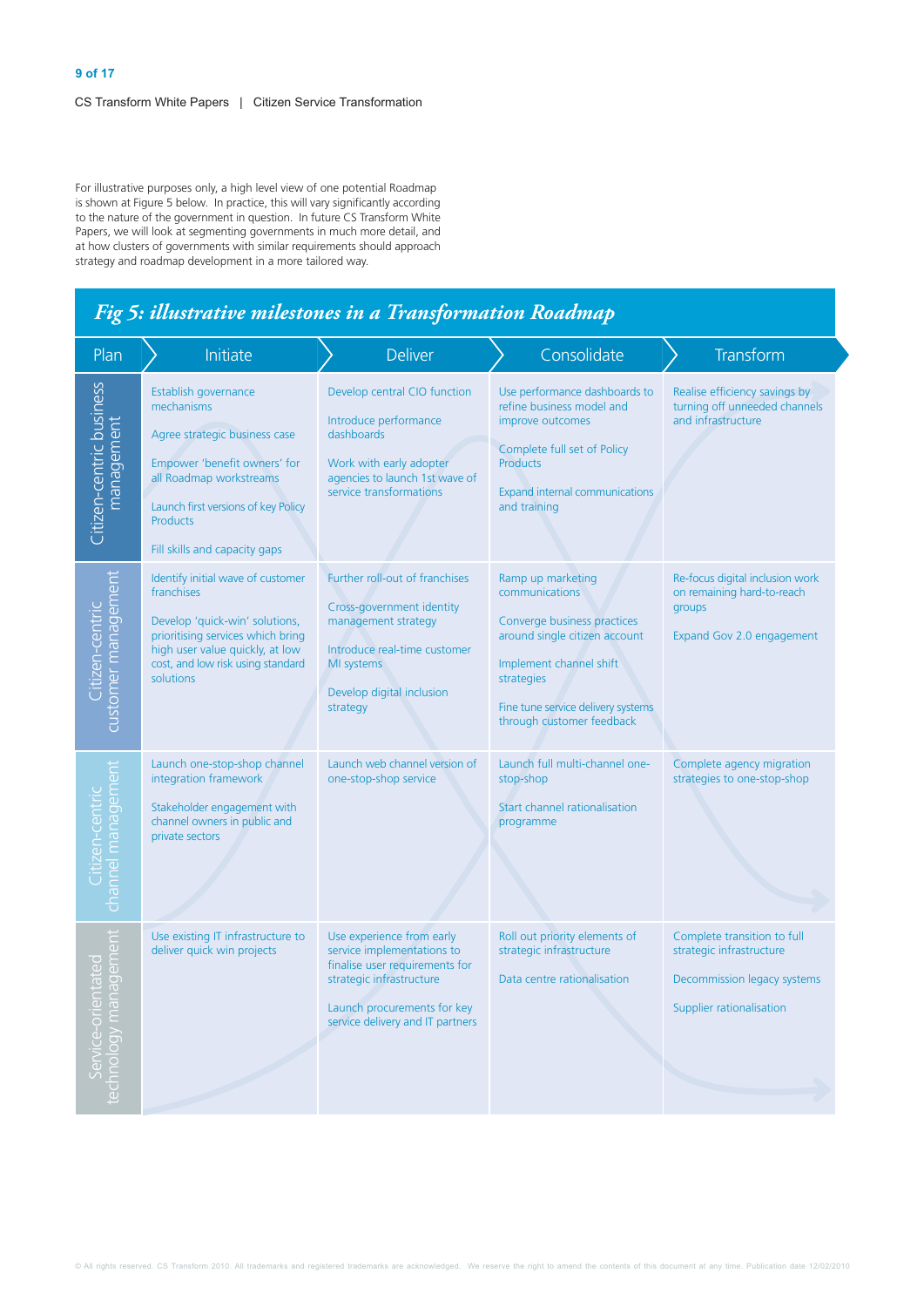#### Citizen-centric customer management

Citizen-centric customer management involves taking a holistic, marketdriven approach to every step of the service design and delivery process. Three areas in particular are of vital importance: marketing, identity management, and citizen empowerment.

#### **Marketing and branding**

Marketing is critical to effective citizen service transformation, yet is something at which government traditionally does not excel. Often, marketing is fundamentally misunderstood within government - as being equivalent to advertising or perhaps, more broadly, as being equivalent to communication.

Properly understood, however, marketing is the process of:

- Understanding the target market for government services in all its breadth and complexity
- Learning what is needed in order to meet citizen needs
- Developing an offer for citizens and businesses that they will engage with
- Establishing a clear set of brand values for that offer a set of underpinning
- statements that adequately describe what the product or service will deliver • Delivering that offer though appropriate channels, in a way which fully
- delivers on the brand values • Generating awareness about the offer
- Creating desire/demand for the offer
- Reminding people
- Changing the offer in the light of experience

This is the process that a brand-led consumer product company such as Proctor and Gamble or Virgin would go through when developing a new product. However, it is not typically how governments manage their own service development, and governments generally lack the skills to do it. Moreover, the challenge faced by governments is significantly more complex than any private sector company, given the greater range and complexity of services and governments need to provide a universal service rather than pick and choose its customers. Yet if governments are to succeed in the ambition of shifting service delivery decisively away from traditional channels to lower-cost digital channels, then these marketing challenges have to be met.

And given the fact that a) citizen needs cut across organisational boundaries in government and b) the skills for delivering an effective brand-led marketing approach to service transformation will inevitably be in short supply, it is important that these challenges are addressed at a government-wide level. Our White Paper on "A new Policy Framework for e-Government" sets out some of the major Policy Products which need to be developed in order to assist government agencies in making this shift to a marketing-based approach<sup>4</sup>.

Key steps to be managed in the marketing process are summarised in Figure 6.

Citizen insight must inform all aspects of the process, and involves a comprehensive programme of qualitative and quantitative research to understand and segment the customer base for government services.

The learnings from this need to be fed into a **brand-led product** management process - not as a one-off input of initial research, but through a continuous process of iterative design and customer testing. A key output from this will be a set of brand values for the service, which then need to drive all aspects of service delivery, and marketing communications for the service

This is an interative process of continuous improvement not a linear one Continuous citizen insight research is needed to ensure that both the service delivery experience and the marcoms activity remain aligned with the brand values, through successive phases of release deployment. As the service is implemented, across a range of channels, best practice management information systems can be deployed to ensure that the government now has real-time, event-level management information about the experience of all customers - which in turn provides a powerful feedback loop into further innovation in the service design.

All of this will require the government to bring in specialist resources, because typically they will face significant gaps in terms of the people and skills needed to manage brand-led product development and marketing cycles of this nature



See www.cstransform.com. Relevant Policy Products covered include: a cross-government customer segmentation framework, service definition for a one-stop, multi-channel citizen-centric service, and brand<br>management guidelin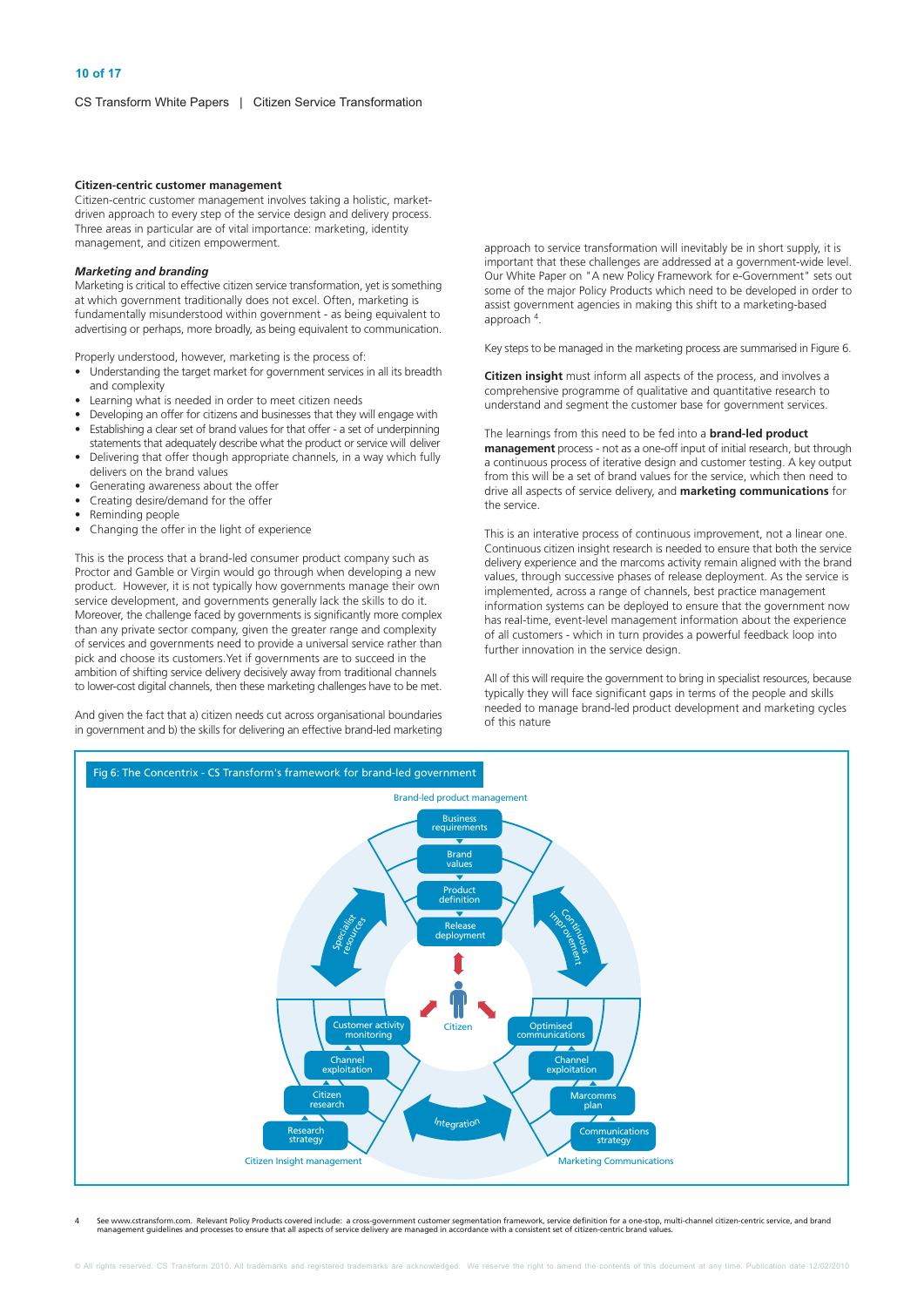#### Citizen-centric identity management

Identity management is a key enabler, yet something with which most governments struggle. At the heart of that struggle is often a failure to put the citizen at the centre of government's thinking about identity.

Identity is a complex, and by definition deeply personal, concept. As Figure 7 opposite illustrates, a single citizen in fact has multiple, overlapping "identities". Each identity may be associated with different rights and permissions, even different addresses. These identities overlap, but in some cases the citizen may want to keep them separate in order to protect his or her privacy. At other times, the citizen may want them to be joined up, and be frustrated at constantly having to furnish government with the same information over and over again.

Governments have often struggled to manage this complexity. Typically, identity is defined separately in relation to each silo-based government service. Even countries which have traditionally had the simplicity of a single citizen identifier (such as Finland, where there has been a single population register since 1634), have tended to build up separate and inconsistent business processes for identity verification. And although the advent of e-Government held out the promise of significant simplification of identity management bringing service improvement gains for the citizen and efficiency savings for the government - in practice there remain significant barriers.

Many of the tools which governments have put in place to quarantee security in the online world (passwords, PINs, digital signatures etc), have in practice acted as barriers to take-up of online services. And attempts to join up databases to enable cross-government efficiencies and service improvements have often been met with mistrust and suspicion by citizens.

Increasingly, however, a set of best practices is emerging around the world which we believe represents a way forward for citizen service transformation, which is broadly applicable across a very wide range of governments. Key aspects of this are:

- First, a **business architecture** for identity management which is based on federation between a wide range of trusted organisations (the government, banks, employers etc), and a clear model for cross-trust between these organisations.
- Second, a **technology architecture** to support this which does not rely on monolithic and potentially vulnerable large databases, but which uses Internet-based gateway services to act as a broker between the different databases and IT systems of participants in the federated trust model



Third - and perhaps most importantly - a citizen service model for identity management which places citizens themselves directly in control of their own data, able to manage their own relationship with government and with clearly visible controls to reassure them that this is the case. This citizen-centric approach to identity management is summarised in Figure 8 below. No one government has implemented all features of this approach, but all are being successfully deployed around the world, and together they represent CS Transform's view of the approach to identity management which will best help deliver citizen service transformation

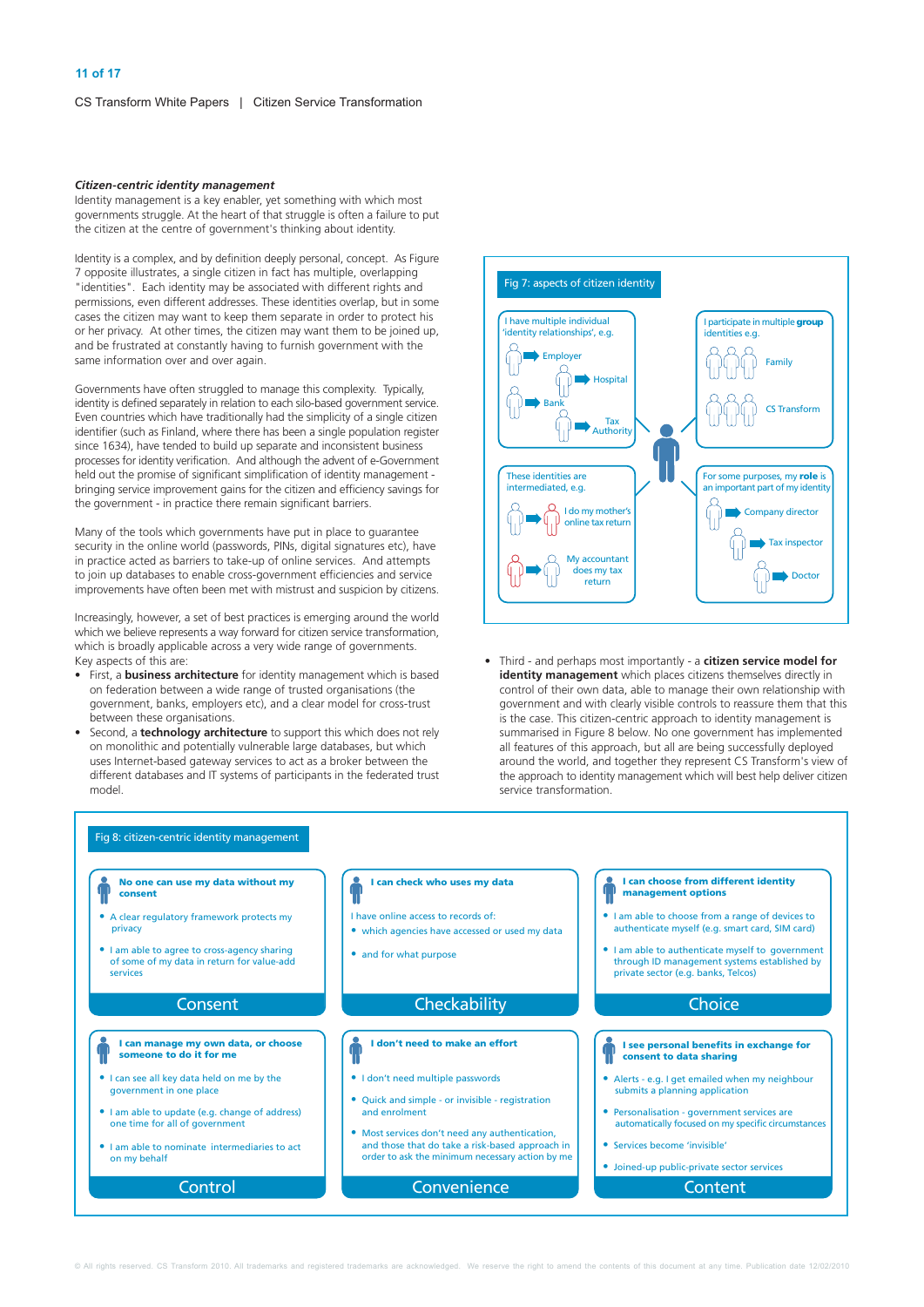#### **Citizen empowerment**

In Section 2, we argued that a defining feature of citizen service transformation programmes is that they focus on the "citizen" not the "customer" - that is, they seek to engage with citizens as owners of and participants in the creation of public services, not as passive recipients of services. What does this mean in practice?

Citizen empowerment involves a set of changes which are much more fundamental than the online consultations and "e-participation" initiatives which characterised the first wave of e-Government programmes. And it is also more fundamental than the application of Web 2.0 technologies to government - although these technologies do have a role to play.

The key shift is to think of service delivery not as something which is done by government to citizens, but as something in which the citizen is an active co-creator of services - or even where public services are delivered directly citizen to citizen, with no government involvement. Innovators in government who are making that shift are starting to develop a wide range of new ways to create public value and enhance services, as illustrated at Figure 9.

Figure 9 also highlights two important enablers of this innovation, which we believe are important to address as part of a citizen service transformation programme:

- Action on the supply side within government, to help create a culture of open innovation within the public sector. Such a culture change - which reflects an increasing trend in the private sector to see external ideas and collaborations as being the key to successful innovation<sup>5</sup> - is particularly challenging in the public sector given the strong tradition of internal control over decision-making and policy development. So pro-active change management is essential.
- Action to enable demand-side pull by citizens and third party organisations outside government. Particularly important here is the principle that all non-personal data held by government should be open, public easily reusable and available at marginal cost - which for digital information means free. By opening up government data, content and services for reuse and repurposing by others, government can enable a level of service innovation and market reach that it could not hope to achieve on its own. Most governments also find that simply making data and content available in theory is not sufficient: in practice they also need to facilitate market-based public service delivery by:
	- building a business model of rules and processes which enable a level-playing field for new market entrants (as in the "Franchise Market" model described in section 4.1 above)
	- establishing a service-based technology architecture based around open standards and Web 2.0 technologies which makes it easier in practical terms for third parties to re-purpose and repackage government content.



See for example "Open Innovation: The new imperative for creating and profiting from technology", (H.W. Chesbrough, Harvard Business School Press, 2003)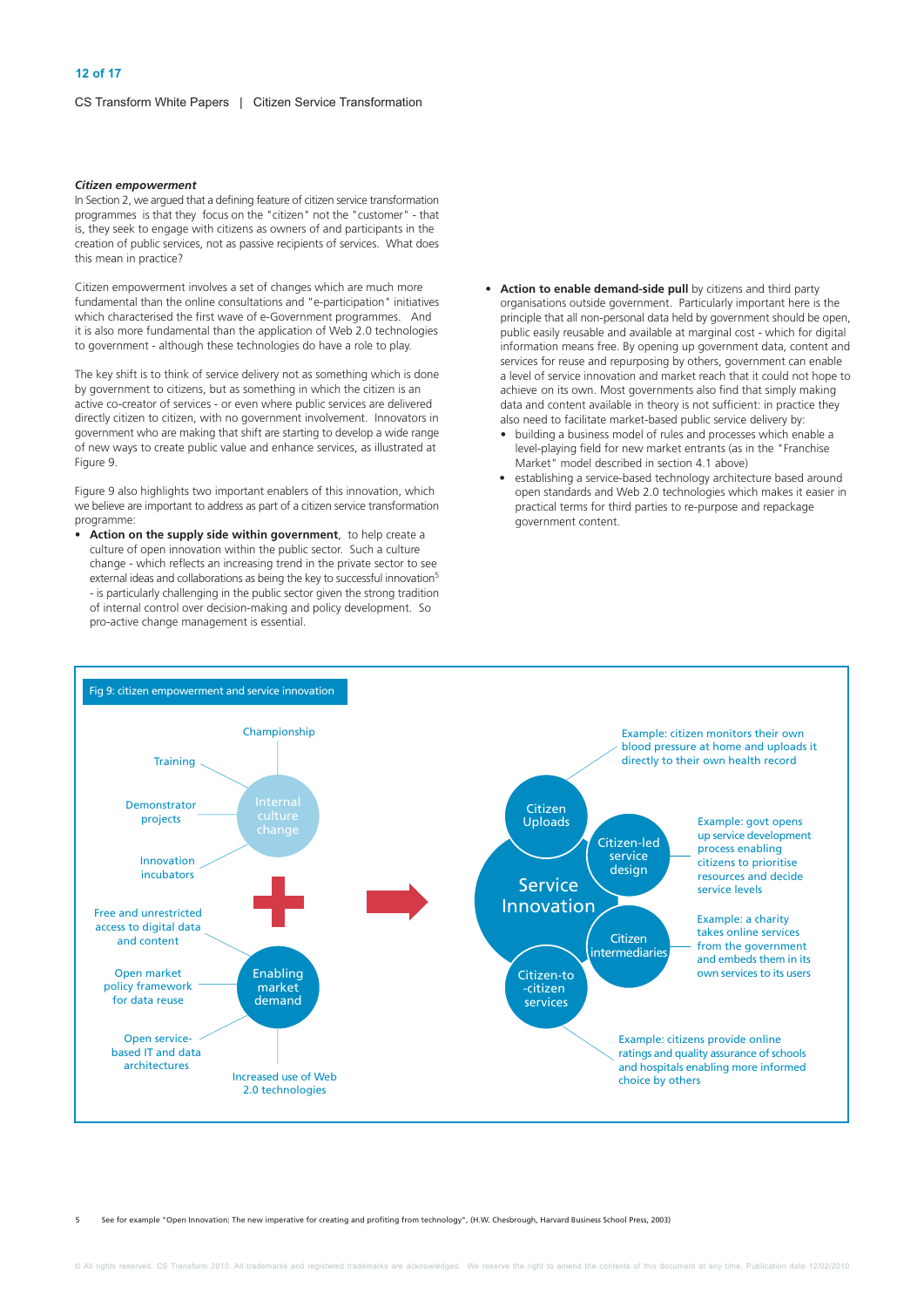#### Citizen-centric channel management

Government services can be delivered through a wide range of different channels. It can be helpful to think of that range as varying across two key dimensions:

- **Channel mix:** that is, the physical type of channel being used. Traditionally, channels for government service delivery have included the face-to-face channel (through high-street and other locations), traditional mail and the traditional telephone. More recently, interactive voice recognition (IVR) and the Internet have become important channels A key distinction is the extent to which the channel is based around selfservice by the citizen, or requires some form of intermediation - either in person (e.g. the citizen visiting a government office or an official visiting the citizens in the community or remotely (e.g. by telephone or email)
- **Channel ownership:** it is important to understand, too, the variety of "channel ownership" options which are available. Traditionally, channels for government services have been branded as belonging to a specific government agency. Increasingly, governments looking to develop a citizen-centric approach have also started to badge these on a governmentwide basis: either covering a single channel (such as a national government portal), or multiple channels (such as Service Canada, which spans walkin offices, contact centres, and the web).

However, a citizen-centric approach also involves delivering services where citizens want to receive them - and this may often mean that it is important to deliver services through private or voluntary sector intermediaries. This is particularly important as services become digitised, potentially reducing the marginal costs of delivery to near zero and hence making it easier for third party organisations to bundle public sector services with their own service offerings. This can be challenging for governments, however, since for the first time it means that they are "competing" for customers with other organisations. Establishing clear ground rules for how this sort of mixed economy of service provision should work, on a basis that will encourage private and voluntary sector organisations to become actively

involved, is therefore an important task for government in creating the policy framework for citizen service transformation.

Often however, there is little pro-active management of this channel mix by governments, resulting in increased costs and decreased user satisfaction.

Typical pitfalls include:

- Managing new, digital channels as "bolt-ons", with business and technical architectures which are entirely separate from traditional face-to-face or paper-based channels
- No common view of citizen service across multiple channels
- Operational practices, unit costs and service standards for many channels which fall well below standards set for those channels in the private sector
- A reliance on government-owned channels, with insufficient understanding of how to partner with private and voluntary sector organisations who have existing trusted channels to government customers
- Unproductive and costly competition among service delivery channels

Citizen service transformation programmes seek to avoid these pitfalls, by building a channel management approach centred around the needs and behaviour of the citizen. The key components of such an approach is illustrated in Figure 10 and then discussed in more detail below.



"Beyond Interoperability: a new Policy Framework for eGovernment", at www.cstransform.com/whitepapers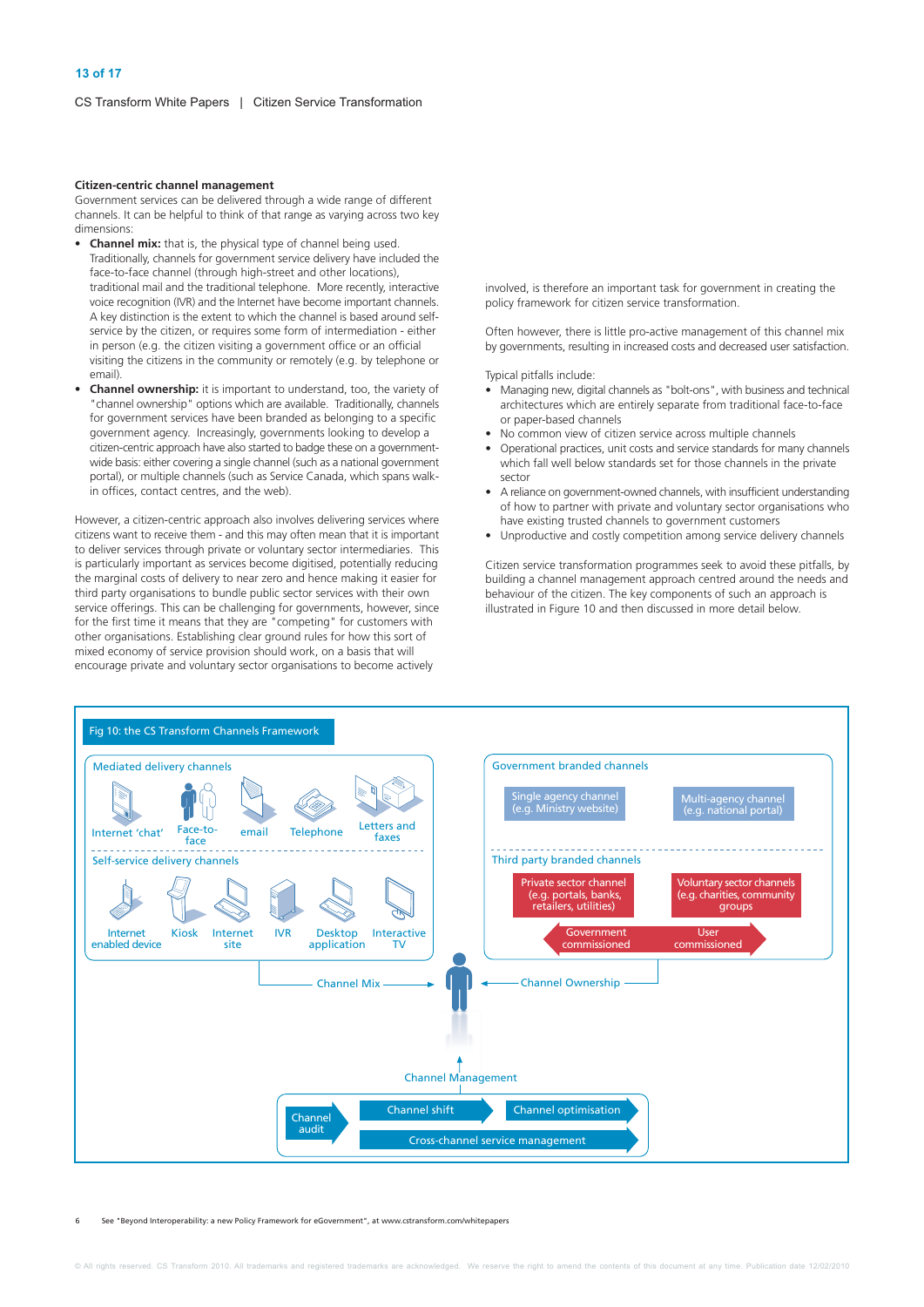#### Channel audit

A vital first step in developing a citizen-centric channel management strategy is to carry out a high-level audit of existing delivery channels across government, and to put a cost to each transaction delivered through these channels based on standard industry assumptions This will highlight duplication across government (for example, having multiple high-street locations in the same town serving different government departments or agencies), and the savings that can be achieved by joining government services together and using the most efficient delivery channel in each case.

A common finding in channel audits is that much customer contact between governments and citizens is unnecessary, hidden and uncosted. For example, many governments have literally thousands of public service telephone contact numbers. Much of the contact that results between citizen or business users and the government is therefore:

- unnecessary because the user is struggling to find the right place to get the service they need, resulting in multiple contacts before their need is finally resolved
- hidden and uncosted because only some of these customer contacts are caught by existing management information systems. The rest are just lost within the broader operational structure and budget of aovernment.

A clear map of customer interactions by channel, and the true costs of these, therefore provides essential data in building the business case for citizen service transformation.

#### **Channel shift strategy**

Once a clear channel audit has captured the current channel mix and cost base, it is important to map out a plan for the future desired channel mix. Successful private-sector businesses are more effective at this than government. They understand that each channel opens up different ways to create value for customers, so they differentiate services across channels. They also take a hard-nosed approach to channel management, with customers being incentivised to use the channels that are most efficient from a business point of view. And they realise that channel shift is a complicated process, which needs planning over a multi-year period.

Citizen service transformation programmes adopt a similar approach, setting out clear strategies for channel shift<sup>7</sup>. Typically though they recognise two distinct differences between the public and private sector:

- First, government has an obligation to provide services on a universal basis, so is not able to pick and choose which customers it will engage with through different channels. "Directed choice" towards cheaper channels is therefore the strategy selected for most citizen-facing services (although a number of governments are increasingly looking to make Internet-only services the norm for businesses).
- Second, in terms of the online channel, government is in a unique position compared with any other online service provider. Whereas an online bank or retailer is limited by the size of the online population in the market, a government can take action significantly to increase that online population. "Digital inclusion" policies, aimed at increasing the proportion of citizens who have access to and confidence in using online channels, are therefore an important part of government channel strategies which would not normally be seen in their private-sector counterparts.

#### **Channel optimisation**

As well as seeking to shift future service delivery to an optimal channel mix, citizen service transformation programmes seek to optimise the performance of each individual channel. In the UK for example, a government-wide review of customer contact found that contact centre performance lagged significantly behind private sector benchmarks, and that on average operational savings of 25% could be achieved in public centre contact centres over a 3 year period by adopting best practices.

#### **Cross-channel service management**

However, it is vital not to think about channel optimisation solely on a channel-by-channel basis. This is why the framework at figure 10 also highlights the importance of taking a cross-channel approach to service delivery.

There are two imperatives for doing this:

- First, to improve service to citizens. Citizens do want simply want services to be available through a choice of channels. Rather they want services to be delivered in an integrated way across channels. Citizen service transformation programmes therefore focus on achieving an integrated view of customer interactions across all channels.
- Second, to reduce costs. A shared service approach to channel management can deliver significant efficiency savings. By building channel support services around a common, web-based infrastructure, aovernments can both reduce costs while also facilitating joined-up services.

#### Service-oriented technology management

The transformations to business, customer and channel management described above require a new approach to technology. Citizen service transformation demands a single view of the citizen. delivered inside an integrated business and channels architecture.

In terms of IT, all of this requires governments to learn from private-sector best practice. Industry is moving towards a model of company-wide, serviceorientated enterprise architecture, where common building blocks using open standards can be re-used to enable flexible and adaptive use of technology to react quickly to changing customer needs and demands. Increasingly, companies are gaining even greater efficiency benefits by managing these building blocks as a service, provided not within their own IT architecture but from within "the Cloud" - the dynamically-scalable set of computing resources now being offered as a service over the Internet.

Governments are increasingly taking this 'building block' approach to technology development. Key building blocks such as ICT infrastructure, common data sets, and identity verification need to be co-ordinated effectively. While much can be learned from the private sector, simply importing industry practices will not solve this coordination problem within government.

Governments are taking different approaches to the co-ordination function: some build central infrastructure for use by all departments and agencies; others identify lead departments to build and implement common solutions; others have a more decentralised approach, allowing departments to develop their own solutions according to a common architecture and standard set. However, finding an effective approach which works within a specific government approach is vital, since without this sort of technology flexibility, then citizen service transformation becomes impossible - or possible only at great expense and with significant wasteful and duplicated IT expenditure.

See for example the Australian government's channel management strategy at www.finance.gov.au/publications/delivering-australian-government-services-access-and-distribution-strategy/channel-management.html, and the UK government's channel strategy at http://www.cabinetoffice.gov.uk/media/261368/channel\_strategy\_modules.pdf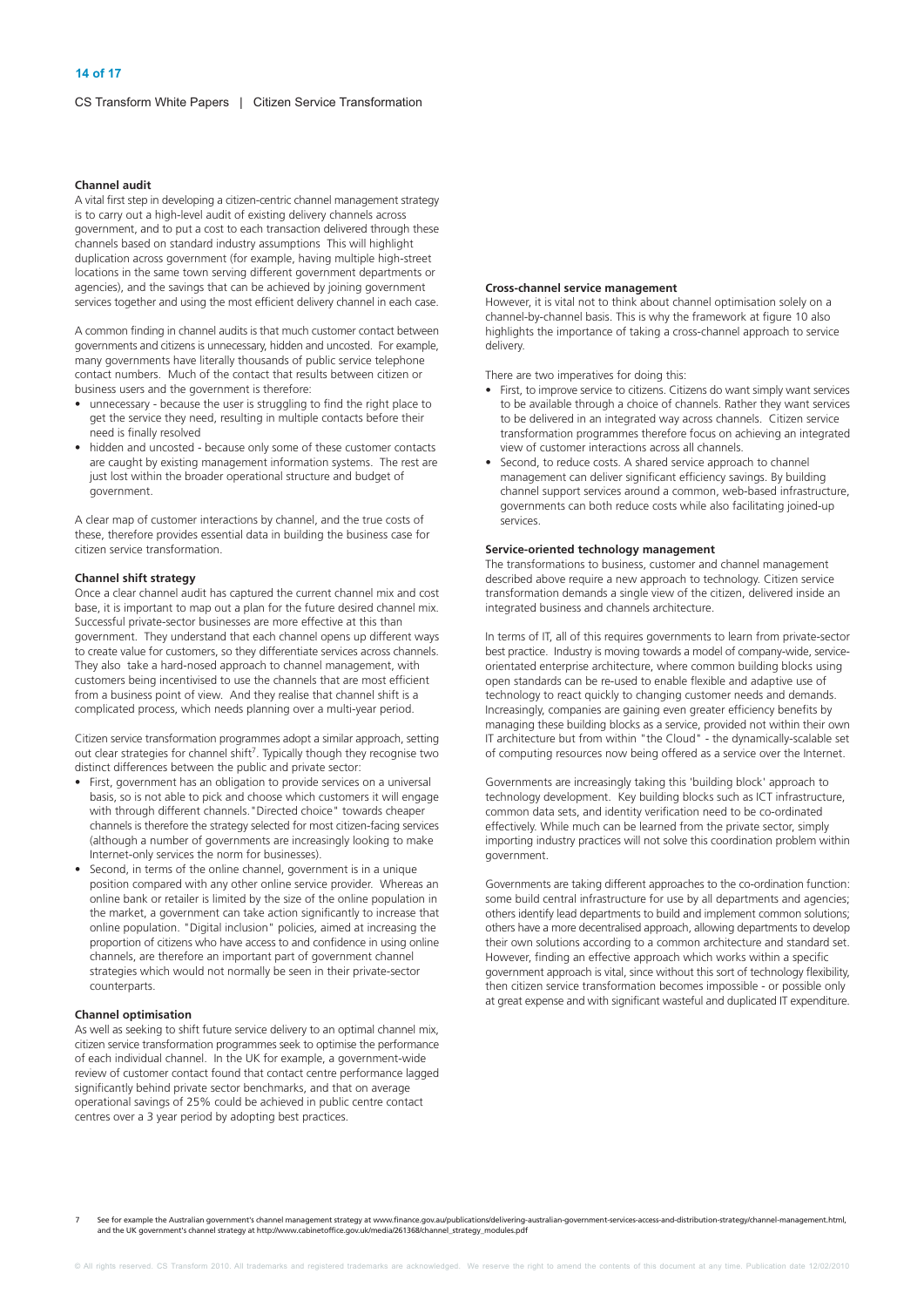# 5: A checklist of Critical Success Factors for citizen service transformation

Programmes and projects which seek to deliver citizen service transformation face a significant range of risks to successful delivery. Typically, the risks are not to do with the technology involved - which is largely now mature and proven. Rather, the risks lie primarily in the business and cultural changes which are needed within government to deliver the business management, customer management and channel management transformations described above.

For example, a major study of e-government expenditure across 25 EU countries recently concluded that - to be successful - expenditure on organisational change needed significantly to outweigh the costs of ICT implementation (see Figure 11).



There is now an increasing body of research - much of it carried out by the CS Transform team - which seeks to understand why some IT-enabled transformation programmes in government succeed while others fail. CS Transform has drawn together the learnings from this research into a set of Critical Success Factors<sup>9</sup> for citizen service transformation.

These Critical Success Factors are set out at Figure 12 on the next page along with a high-level self-assessment checklist which government leaders can use to check whether they are on track to deliver successful citizen service transformation.

Successful transformation programmes manage and measure these Critical Success Factors throughout the life of the programme. Already, Microsoft Corporation – one of the world's largest suppliers of e-Government solutions, through its "Citizen Service Platform" - has adopted our Critical Success Factors as global best practice in its e-Government engagements with clients and in its training programmes with partners<sup>10</sup>.

CS Transform has developed a web-based Transform 360° healthcheck service, enabling governments to get a detailed view of their programme's status against each of these Critical Success Factors, and the extent to which different stakeholder groups have differing views as to the programme's strengths and weaknesses. For further details, please email impact@cstransform.com

Source: European Commission, Economics of eGovernment Project, http://82.187.13.175/egep/asp/E\_Home.asp<br>Source: CS Transform analysis, drawing on research published by the UK government ("Successful IT: Modernizing Governm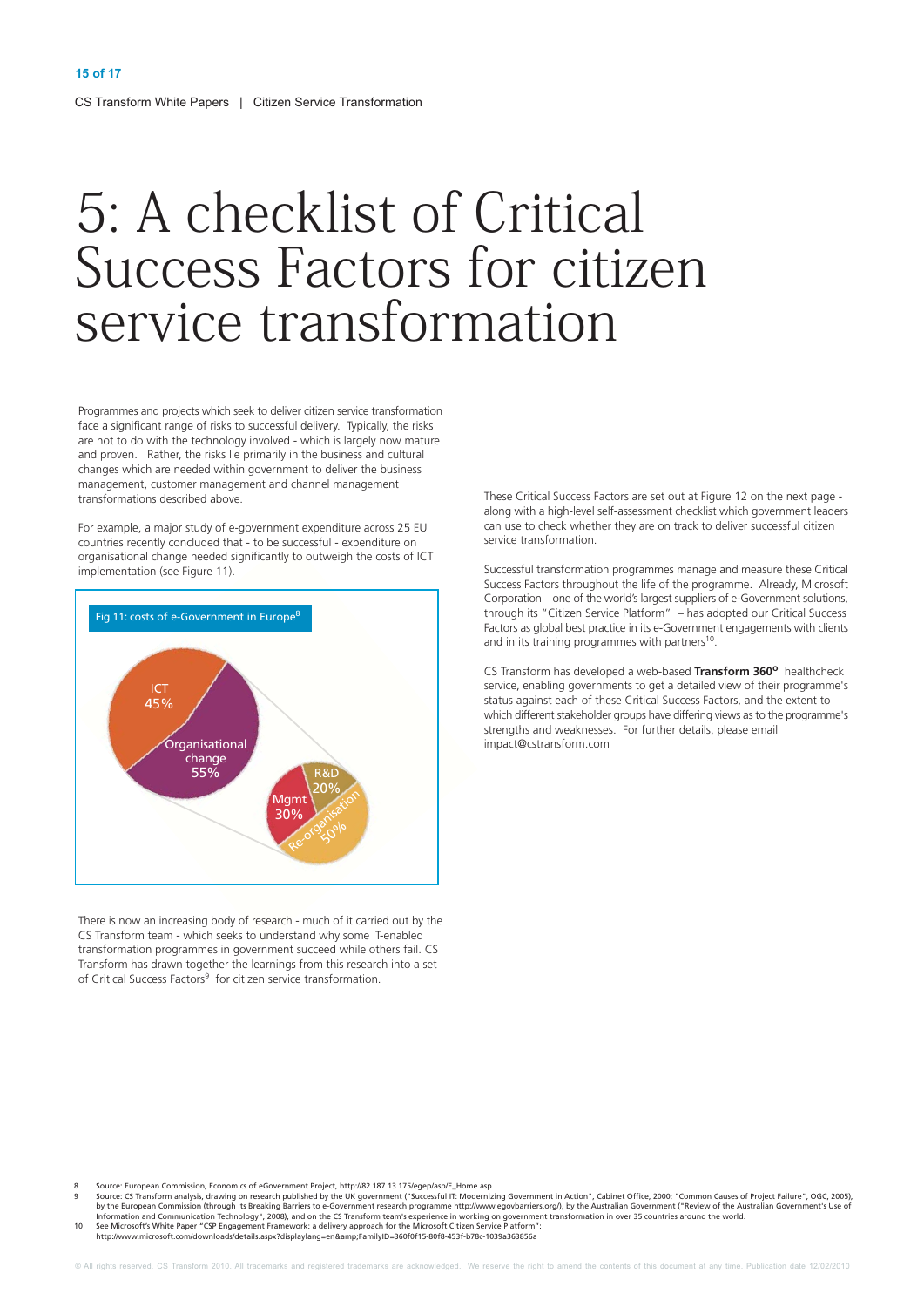# Fig 12: Critical Success Factors for citizen service transformation

# Strategic Clarity

- ✓ Clear vision: all programme stakeholders have a common and comprehensive view of what the programme is seeking to achieve. In particular, we do not spend money on technology before identifying the key organisational and business changes needed to deliver our vision.
- √ Strong business case: we know what outcomes we want to achieve, have baselined where we are now, and know how we will measure success. **∕ Focus on results:** although we have a vision of where we want to go, and a set of principles by which we will move forwards, we do not over-
- plan. Instead, our strategy focuses on taking concrete, practical steps in the short to medium term, rather than continually describing the longterm vision

## Leadership

- ✔ Sustained support: our political leaders and top management are committed to the programme for the long term.
- ► Leadership skills: our programme leaders have the skills needed to drive IT-enabled business transformation, and have access to external support √ Collaborative governance: leaders from all parts of our and other organisations involved in the programme are motivated for it to succeed, and are engaged in clear and collaborative governance mechanisms to manage any risks and issues.

## **I** Iser focus

- √ A holistic view of the customer: we understand who the customers for our services are not just for individual services but across the government as a whole. We know our customers, both internal and external, are different - and understand their needs on a segmented basis
- Citizen-centric delivery: citizens can access all our services through a "one-stop" service. This is available over multiple channels, but we use web services to join it all up and reduce infrastructure duplication, and we actively encourage customers into lower cost channels
- **V** Citizen empowerment: we engage citizens directly in service design and delivery, and provide them with technology tools that enable them to create public value themselves.

# Stakeholder engagement

- √ Stakeholder communication: all our stakeholders users, suppliers, delivery partners elsewhere in the public, private and voluntary sector, politicians, the media etc - have a clear understanding of our programme and how they can engage with it.
- √ Cross-sectoral partnership: other market players (in the private, voluntary and community sectors) often have much greater influence on citizen attitudes and behaviour than government - so our strategy aims to build partnerships which enable the market to deliver our objectives.

# Skills

- ✓ Skills mapping: we know that the mix of business change, product and marketing management, programme management, and technology skills needed to deliver transformational change does not already exist in our organisation. We have mapped out the skills we need, and have a clear strategy for acquiring them.
- $\checkmark$  Skills integration: we have effective mechanisms in place to maximise value from the skills available in all parts of our delivery team, bringing together internal and external skills into an integrated team.

# Supplier Partnership

- √ Smart supplier selection: we select suppliers based on long-term value for money rather than price, and in particular based on our degree of confidence that the chosen suppliers will secure delivery of the expected business benefits
- Supplier integration: we will manage the relationship with strategic suppliers at top management level, and ensure effective client/supplier integration into an effective programme delivery team with shared management information systems.

## Future-proofing

- √ Interoperability: we use interoperable, open standards which are well supported in the market-place.
- Web-centric delivery: we will use a service-oriented architecture to support all of our customer interactions, from face-to-face interactions by front line staff to online self-service interactions
- ✓ Agility: we will deploy technology using common building blocks which can be re-used to enable flexible and adaptive use of technology to react quickly to changing customer needs and demands.
- Shared services: key building blocks will be managed as government-wide resources in particular common data sets (e.g. name, address); common citizen applications (e.g. authentication, payments, notifications); and core IT infrastructure.

# Do-ability

- √ Phased implementation: we will avoid a "big bang" approach to implementation, reliant on significant levels of simultaneous technological and organisational change. Instead, we will develop a phased delivery roadmap which:
	- works with citizens and businesses to identify a set of services which will bring quick user value, in order to start building a user base
	- prioritise those services which can be delivered quickly, at low cost, and low risk using standard (rather than bespoke) solutions
	- works first with early adopters within the government organisation to create exemplars and internal champions for change
	- learns from experience, and then drives forward longer term transformations.
- **ight** Continuous improvement: we expect not to get everything right first time, but have systems which enable us to move quickly and learn from experience

# **Benefit Realisation**

- ► Benefit mapping: we ensure clear line of sight between every investment and activity and the end outcomes we are trying to achieve
- Genefit tracking: we establish clear baselines, set measurable success criteria, and track progress against planned delivery trajectories for each of these ► Benefit delivery: we establish pro-active governance arrangements to drive out the downstream benefits after the initial implementation project is complete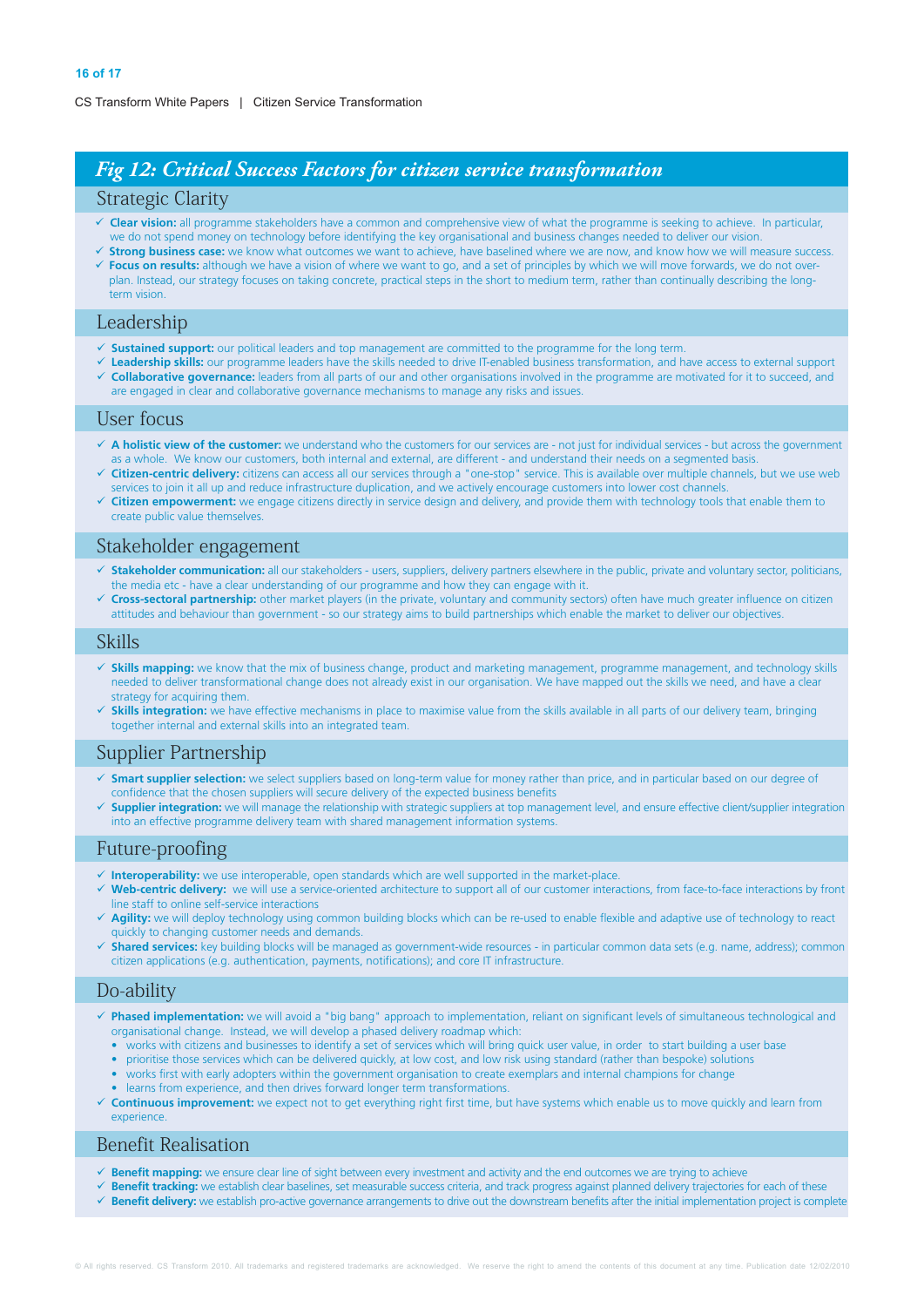# 6: How we can help

This first White Paper by CS Transform gives an overview of what citizen service transformation involves, and sets out in outline how successful strategies seek to implement it in practice. In future whitepapers, we will be exploring key aspects of citizen service transformation in more detail.

Based on feedback from our customers in governments around the world, our priorities for early publication include papers looking at:

- Government segmentation: what are the key dimensions along which governments differ, and what does this entail for the approach they should take to implementing the general principles described in this overview?
- The CS Transform Franchise Marketplace 2.0 solution: the business model for joining-up government services around citizen needs which is increasingly being adopted by governments around the world.
- The Policy Framework for citizen service transformation: what are the policy products needed to drive forward the transformation process?

These and future white papers will be published at www.cstransform.com. We look forward to your feedback.

In addition, CS Transform Limited provides a wide-range of consulting services designed to help governments deliver all aspects of citizen service transformation. A high-level view of these services is set out at Figure 13. Further details are available on our website, and by email enquiry to impact@cstransform.com.

| Citizen-centric<br>business management | <b>Strategy</b><br>development<br>Helping you to agree<br>a vision of service                   | <b>Change</b><br>management<br>Helping you move<br>from plan to reality -                | <b>Operational</b><br>support<br>Tools and software to<br>help you manage                                       |
|----------------------------------------|-------------------------------------------------------------------------------------------------|------------------------------------------------------------------------------------------|-----------------------------------------------------------------------------------------------------------------|
| Citizen-centric<br>customer management | transformation with<br>all your key<br>stakeholders, and<br>develop the detailed<br>roadmap and | a full set of<br>programme<br>management and<br>change management<br>services to deliver | transformation on an<br>on-going basis (all<br>vendor-neutral and<br>interoperable so you<br>can integrate with |
| Citizen-centric<br>channel management  | governance processes<br>needed to deliver it                                                    | transformation                                                                           | your current and<br>future systems)                                                                             |
| Service-orientated<br>IT architecture  |                                                                                                 |                                                                                          |                                                                                                                 |